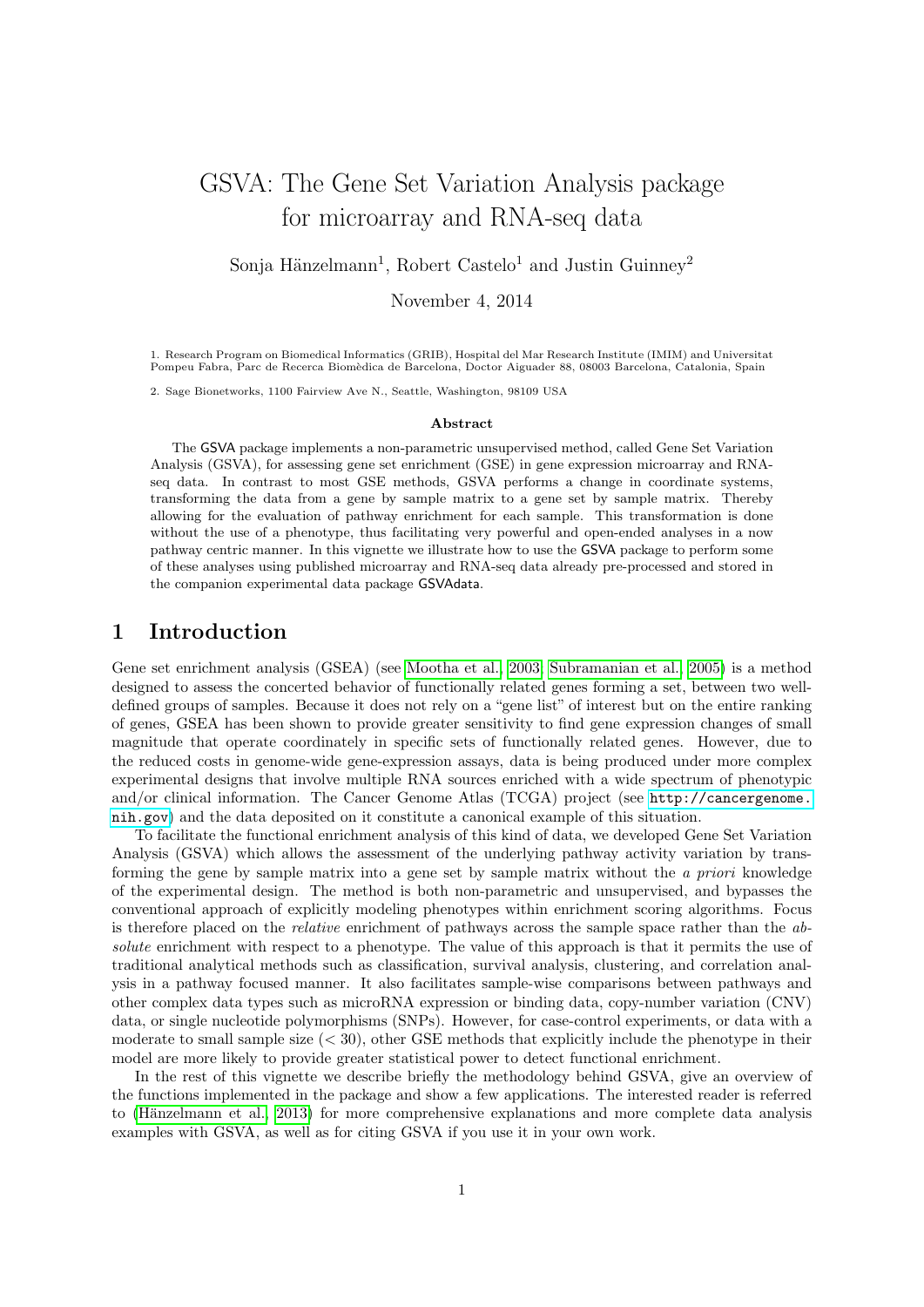### 2 GSVA enrichment scores

A schematic overview of the GSVA method is provided in Figure [1,](#page-1-0) which shows the two main required inputs: a matrix  $X = \{x_{ij}\}_{p \times n}$  of normalized expression values (see Methods for details on the preprocessing steps) for p genes by n samples, where typically  $p \gg n$ , and a collection of gene sets  $\Gamma =$  $\{\gamma_1,\ldots,\gamma_m\}$ . We shall denote by  $x_i$  the expression profile of the *i*-th gene, by  $x_{ij}$  the specific expression value of the *i*-th gene in the *j*-th sample, and by  $\gamma_k$  the subset of row indices in X such that  $\gamma_k \subset \{1, \ldots p\}$ defines a set of genes forming a pathway or some other functional unit. Let  $|\gamma_k|$  be the number of genes in  $\gamma_k$ .



<span id="page-1-0"></span>Figure 1: GSVA methods outline. The input for the GSVA algorithm are a gene expression matrix in the form of log2 microarray expression values or RNA-seq counts and a database of gene sets. 1. Kernel estimation of the cumulative density function (kcdf). The two plots show two simulated expression profiles mimicking 6 samples from microarray and RNA-seq. The x-axis corresponds to expression values where each gene is lowly expressed in the four samples with lower values and highly expressed in the other two. The scale of the kcdf is on the left y-axis and the scale of the Gaussian and Poisson kernels is on the right y-axis. 2. The expression-level statistic is rank ordered for each sample. 3. For every gene set, the Kolmogorov-Smirnov-like rank statistic is calculated. The plot illustrates a gene set consisting of 3 genes out of a total number of 10 with the sample-wise calculation of genes inside and outside of the gene set. 4. The GSVA enrichment score is either the difference between the two sums or the maximum deviation from zero. The two plots show two simulations of the resulting scores under the null hypothesis of no gene expression change (see main text). The output of the algorithm is matrix containing pathway enrichment profiles for each gene set and sample.

GSVA starts by evaluating whether a gene  $i$  is highly or lowly expressed in sample  $j$  in the context of the sample population distribution. Probe effects can alter hybridization intensities in microarray data such that expression values can greatly differ between two non-expressed gene[sZilliox and Irizarry](#page-19-3) [\(2007\)](#page-19-3). Analogous gene-specific biases, such as GC content or gene length have been described in RNAseq dat[aHansen et al. \(2012\)](#page-19-4). To bring distinct expression profiles to a common scale, an expression-level statistic is calculated as follows. For each gene expression profile  $x_i = \{x_{i1}, \ldots, x_{in}\}\$ , a non-parametric kernel estimation of its cumulative density function is performed using a Gaussian kernel [\(Silverman,](#page-19-5) [1986,](#page-19-5) pg. 148) in the case of microarray data:

$$
\hat{F}_{h_i}(x_{ij}) = \frac{1}{n} \sum_{k=1}^n \int_{-\infty}^{\frac{x_{ij} - x_{ik}}{h_i}} \frac{1}{\sqrt{2\pi}} e^{-\frac{t^2}{2}} dt,
$$
\n(1)

where  $h_i$  is the gene-specific bandwidth parameter that controls the resolution of the kernel estimation, which is set to  $h_i = s_i/4$ , where  $s_i$  is the sample standard deviation of the *i*-th gene (Figure [1,](#page-1-0) step 1). In the case of RNA-seq data, a discrete Poisson kernel [Canale and Dunson \(2011\)](#page-17-0) is employed:

$$
\hat{F}_r(x_{ij}) = \frac{1}{n} \sum_{k=1}^n \sum_{y=0}^{x_{ij}} \frac{e^{-(x_{ik}+r)}(x_{ik}+r)y}{y!},
$$
\n(2)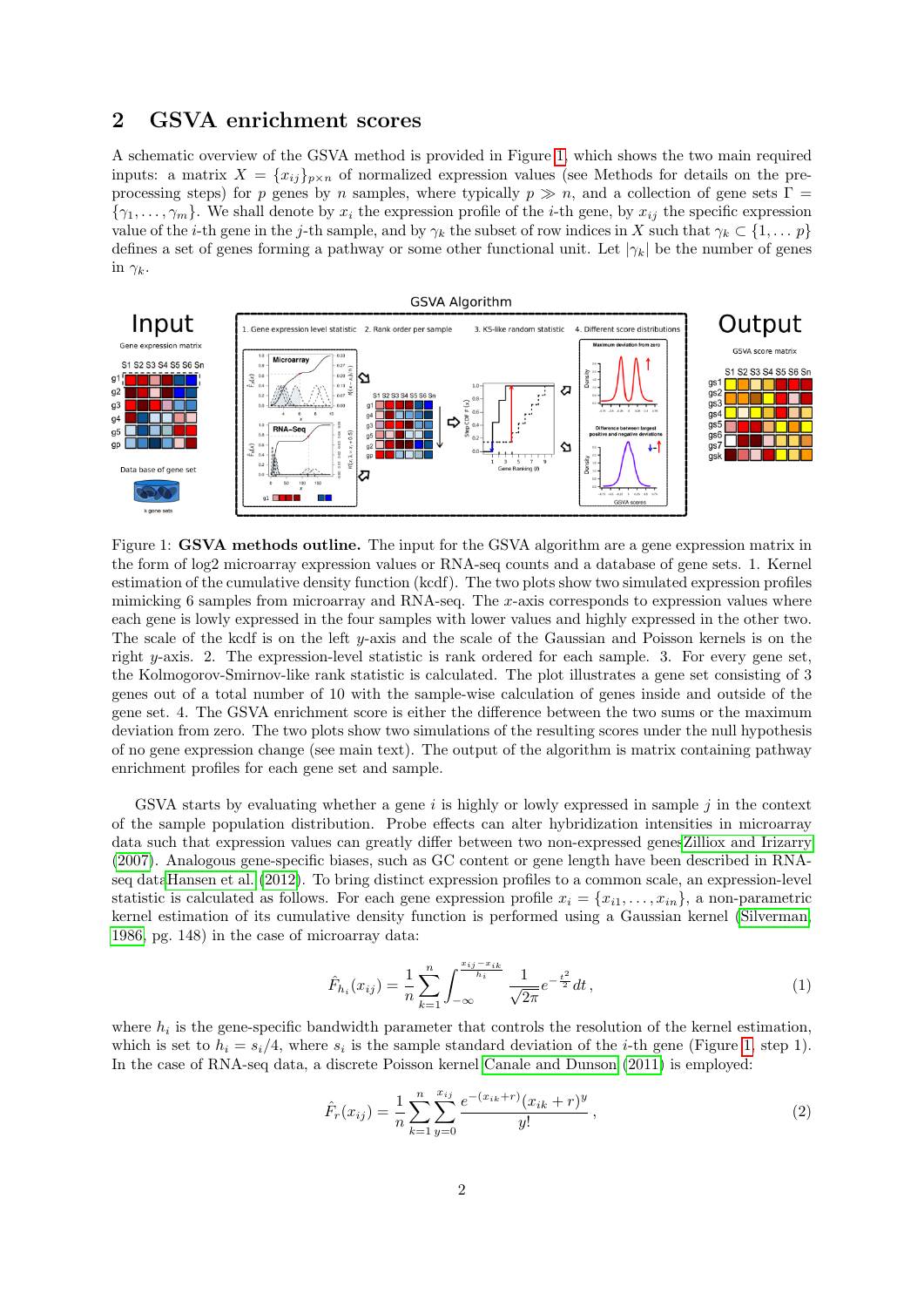where  $r = 0.5$  in order to set the mode of the Poisson kernel at each  $x_{ik}$ , because the mode of a Poisson distribution with an integer mean  $\lambda$  occurs at  $\lambda$  and  $\lambda-1$  and at the largest integer smaller than  $\lambda$  when  $\lambda$  is continuous.

Let  $z_{ij}$  denote the previous expression-level statistic  $\hat{F}_{h_i}(x_{ij})$ , or  $\hat{F}_r(x_{ij})$ , depending on whether  $x_{ij}$ are continuous microarray, or discrete count RNA-seq values, respectively. The following step condenses expression-level statistics into gene sets by calculating sample-wise enrichment scores. To reduce the influence of potential outliers, we first convert  $z_{ij}$  to ranks  $z_{(i)j}$  for each sample j and normalize further  $r_{ij} = |p/2 - z_{(i)j}|$  to make the ranks symmetric around zero (Figure [1,](#page-1-0) step 2). This is done to up-weight the two tails of the rank distribution when computing the final enrichment score.

We assess the enrichment score similar to the GSEA and ASSESS methods [Subramanian et al. \(2005\)](#page-19-1); [Edelman et al. \(2006\)](#page-17-1) using the Kolmogorov-Smirnov (KS) like random walk statistic (Figure [1,](#page-1-0) step 3):

<span id="page-2-0"></span>
$$
\nu_{jk}(\ell) = \frac{\sum_{i=1}^{\ell} |r_{ij}|^{\tau} I(g_{(i)} \in \gamma_k)}{\sum_{i=1}^{p} |r_{ij}|^{\tau} I(g_{(i)} \in \gamma_k)} - \frac{\sum_{i=1}^{\ell} I(g_{(i)} \notin \gamma_k)}{p - |\gamma_k|},
$$
\n(3)

where  $\tau$  is a parameter describing the weight of the tail in the random walk (default  $\tau = 1$ ),  $\gamma_k$  is the k-th gene set,  $I(g_{(i)} \in \gamma_k)$  is the indicator function on whether the *i*-th gene (the gene corresponding to the *i*-th ranked expression-level statistic) belongs to gene set  $\gamma_k$ ,  $|\gamma_k|$  is the number of genes in the k-th gene set, and  $p$  is the number of genes in the data set. Conceptually, Eq. [3](#page-2-0) produces a distribution over the genes to assess if the genes in the gene set are more likely to be found at either tail of the rank distribution (see [Subramanian et al. \(2005\)](#page-19-1); [Edelman et al. \(2006\)](#page-17-1) for a more detailed description).

We offer two approaches for turning the KS like random walk statistic into an enrichment statistic (ES) (also called GSVA score), the classical maximum deviation method [Subramanian et al. \(2005\)](#page-19-1); [Edelman](#page-17-1) [et al. \(2006\)](#page-17-1); [Verhaak et al. \(2010\)](#page-19-6) and a normalized ES. The first ES is the maximum deviation from zero of the random walk of the  $j$ -th sample with respect to the  $k$ -th gene set :

<span id="page-2-2"></span>
$$
ES_{jk}^{\max} = \nu_{jk} [\arg \max_{\ell=1,\dots,p} |\nu_{jk}(\ell)|]. \tag{4}
$$

For each gene set  $k$ , this approach produces a distribution of enrichment scores that is bimodal (Figure [1,](#page-1-0) step 4, top panel). This is an intrinsic property of the KS like random walk, which generates non-zero maximum deviations under the null distribution. In GSEA [Subramanian et al. \(2005\)](#page-19-1) it is also observed that the empirical null distribution obtained by permuting phenotypes is bimodal and, for this reason, significance is determined independently using the positive and negative sides of the null distribution. In our case, we would like to provide a standard Gaussian distribution of enrichment scores under the null hypothesis of no change in pathway activity throughout the sample population. For this purpose we propose a second, alternative score that produces an ES distribution approximating this requirement (Figure [1,](#page-1-0) step 4, bottom panel):

<span id="page-2-1"></span>
$$
ES_{jk}^{\text{diff}} = \left| ES_{jk}^+ \right| - \left| ES_{jk}^- \right| = \max_{\ell=1,\dots,p} (0, \nu_{jk}(\ell)) - \min_{\ell=1,\dots,p} (0, \nu_{jk}(\ell)), \tag{5}
$$

where  $ES_{jk}^{+}$  and  $ES_{jk}^{-}$  are the largest positive and negative random walk deviations from zero, respectively, for sample j and gene set k. This statistic may be compared to the Kuiper test statistic [Pearson](#page-19-7) [\(1963\)](#page-19-7), which sums the maximum and minimum deviations to make the test statistic more sensitive in the tails. In contrast, our test statistic penalizes deviations that are large in both tails, and provides a "normalization" of the enrichment score by subtracting potential noise. There is a clear biological interpretation of this statistic, it emphasizes genes in pathways that are concordantly activated in one direction only, either over-expressed or under-expressed relative to the overall population. For pathways containing genes strongly acting in both directions, the deviations will cancel each other out and show little or no enrichment. Because this statistic is unimodal and approximately normal, downstream analyses which may impose distributional assumptions on the data are possible.

Figure [1,](#page-1-0) step 4 shows a simple simulation where standard Gaussian deviates are independenty sampled from  $p = 20,000$  genes and  $n = 30$  samples, thus mimicking a null distribution of no change in gene expression. One hundred gene sets are uniformly sampled at random from the  $p$  genes with sizes ranging from 10 to 100 genes. Using these two inputs, we calculate the maximum deviation ES and the normalized ES. The resulting distributions are depicted in Figure [1,](#page-1-0) step 4 and in the larger figure below, illustrating the previous description.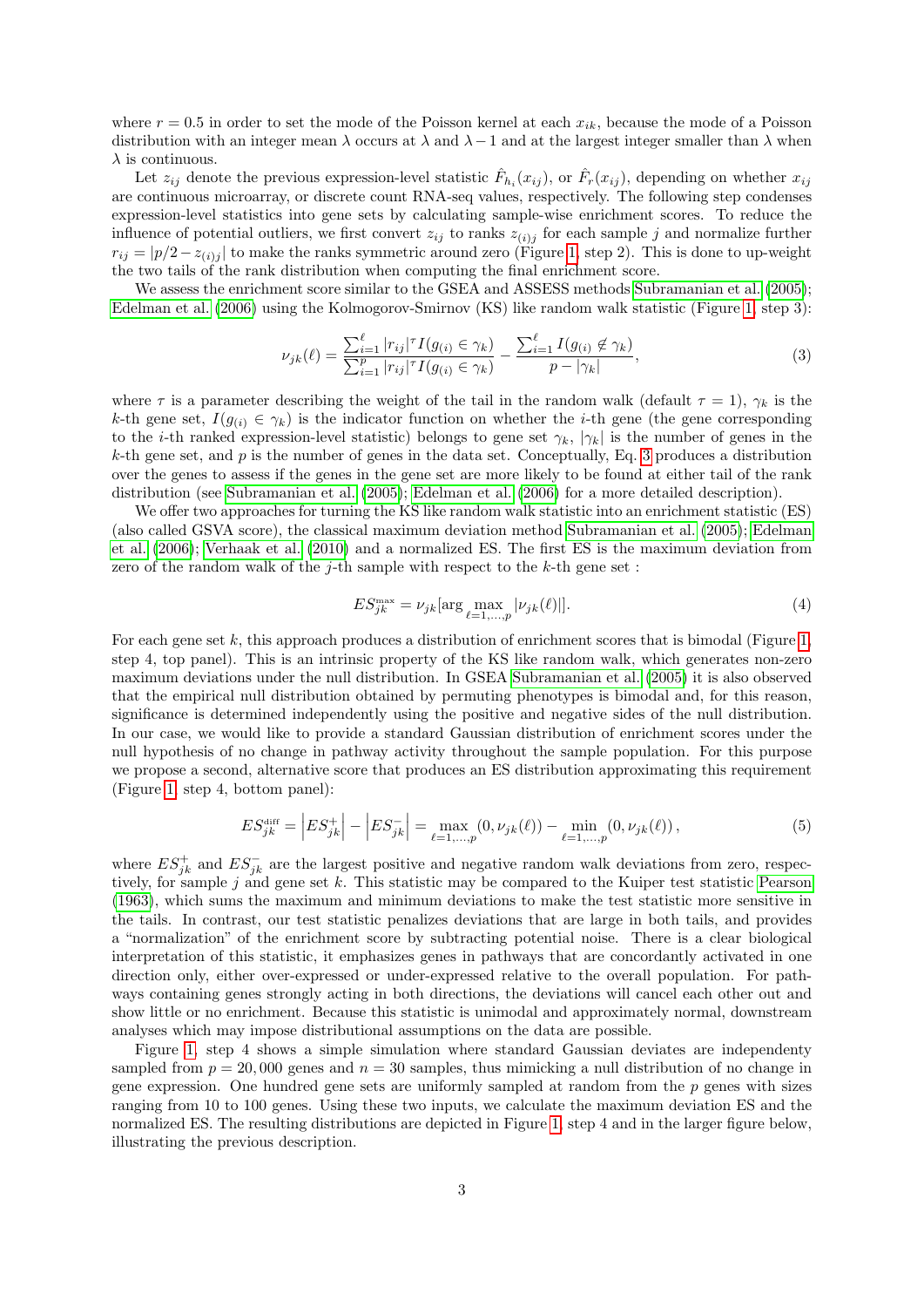```
> library(GSVA)
> p <- 20000 ## number of genes
> n <- 30 ## number of samples
> nGS <- 100 ## number of gene sets
> min.sz <- 10 ## minimum gene set size
> max.sz <- 100 ## maximum gene set size
> X <- matrix(rnorm(p*n), nrow=p, dimnames=list(1:p, 1:n))
> dim(X)[1] 20000 30
> gs <- as.list(sample(min.sz:max.sz, size=nGS, replace=TRUE)) ## sample gene set sizes
> gs \le lapply(gs, function(n, p) sample(1:p, size=n, replace=FALSE), p) ## sample gene sets
> es.max <- gsva(X, gs, mx.diff=FALSE, verbose=FALSE, parallel.sz=1)$es.obs
> es.dif <- gsva(X, gs, mx.diff=TRUE, verbose=FALSE, parallel.sz=1)$es.obs
> par(mfrow=c(1,2), mar=c(4, 4, 4, 1))> plot(density(as.vector(es.max)), main="Maximum deviation from zero",
       xlab="GSVA score", lwd=2, las=1, xaxt="n", xlim=c(-0.75, 0.75), cex.axis=0.8)
> axis(1, at=seq(-0.75, 0.75, by=0.25), labels=seq(-0.75, 0.75, by=0.25), cex.axis=0.8)> plot(density(as.vector(es.dif)), main="Difference between largest\npositive and negative deviations",
       xlab="GSVA score", lwd=2, las=1, xaxt="n", xlim=c(-0.75, 0.75), cex.axis=0.8)
> axis(1, at=seq(-0.75, 0.75, by=0.25), labels=seq(-0.75, 0.75, by=0.25), cex.axis=0.8)
```


Although the GSVA algorithm itself does not evaluate statistical significance for the enrichment of gene sets, significance with respect to one or more phenotypes can be easily evaluated using conventional statistical models. Likewise, false discovery rates can be estimated by permuting the sample labels (Methods). Examples of these techniques are provided in the following section.

### 3 Overview of the package

The GSVA package implements the methodology described in the previous section in the function gsva() which requires two main input arguments: the gene expression data and a collection of gene sets. The expression data can be provided either as a matrix object of genes (rows) by sample (columns) expression values, or as an ExpressionSet object. The collection of gene sets can be provided either as a list object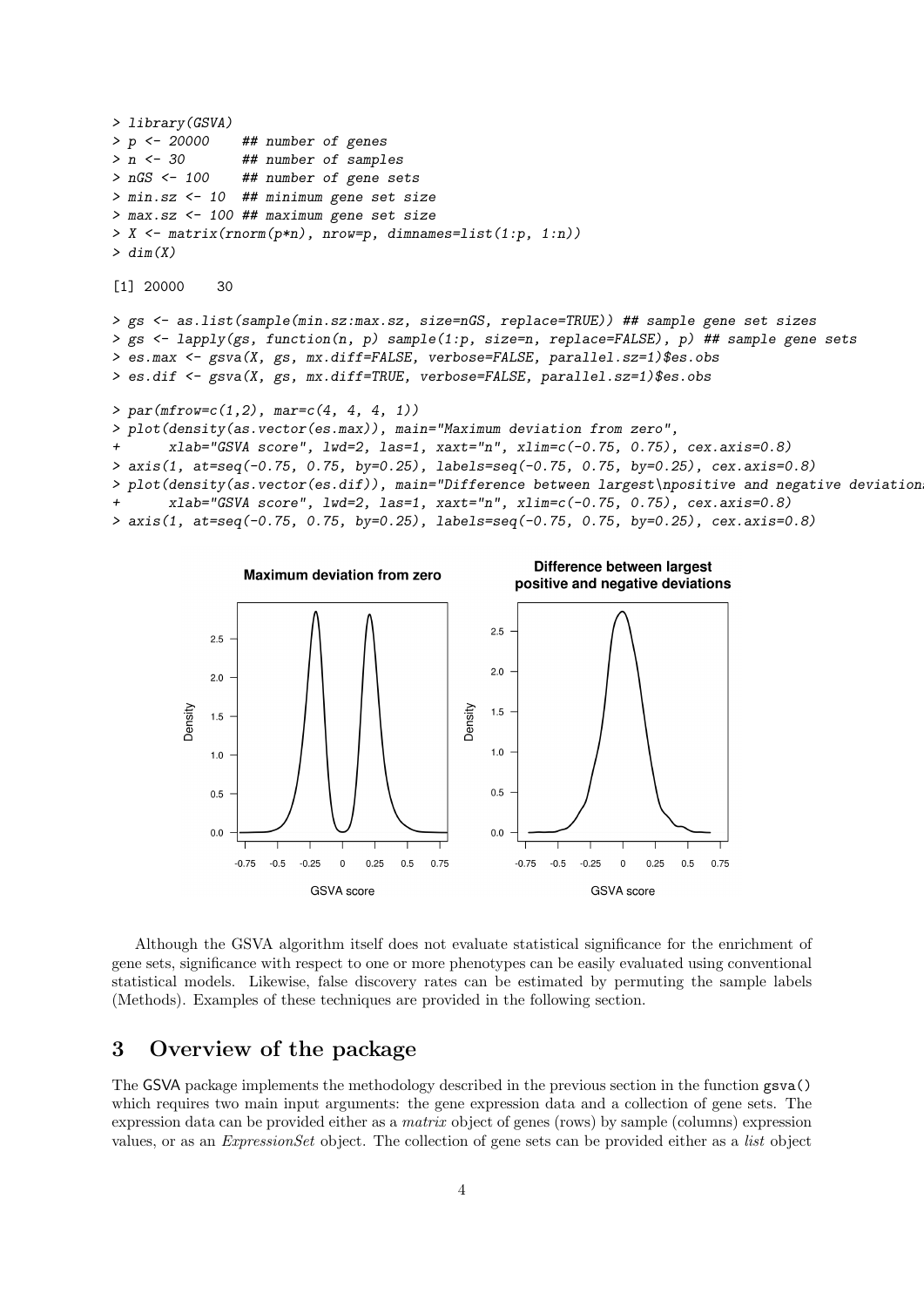with names identifying gene sets and each entry of the list containing the gene identifiers of the genes forming the corresponding set, or as a *GeneSetCollection* object as defined in the GSEABase package.

When the two main arguments are an *ExpressionSet* object and a *GeneSetCollection* object, the gsva() function will first translate the gene identifiers used in the GeneSetCollection object into the corresponding feature identifiers of the ExpressionSet object, according to its corresponding annotation package. This translation is carried out by an internal call to the function mapIdentifiers() from the GSEABase package. This means that both input arguments may specify features with different types of identifiers, such as Entrez IDs and probeset IDs, and the GSEABase package will take care of mapping them to each other.

A second filtering step is applied that removes genes without matching features in the ExpressionSet object. If the expression data is given as a matrix object then only the latter filtering step will be applied by the gsva() function and, therefore, it will be the responsibility of the user to have the same type of identifiers in both the expression data and the gene sets.

After these automatic filtering steps, we may additionally filter out gene sets that do not meet a minimum and/or maximum size specified by the optional arguments min.sz and max.sz which are set by default to 1 and Inf, respectively. Finally, the gsva() function will carry out the calculations specified in the previous section and return a gene set by sample matrix of GSVA enrichment scores in the form of a matrix object when this was the class of the input expression data object. Otherwise, it will return an ExpressionSet object inheriting all the corresponding phenotypic information from the input data.

An important argument of the gsva() function is the flag  $mx$  diff which is set to TRUE by default. Under this default setting, GSVA enrichment scores are calculated using Equation [5,](#page-2-1) and therefore, are more amenable by analysis techniques that assume the data to be normally distributed. When setting mx.diff=FALSE, then Equation [4](#page-2-2) is employed, calculating enrichment in an analogous way to classical GSEA which typically provides a bimodal distribution of GSVA enrichment scores for each gene.

Since the calculations for each gene set are independent from each other, the gsva() function offers two possibilities to perform them in parallel. One consists of loading the library snow, which will enable the parallelization of the calculations through a cluster of computers. In order to activate this option we should specify in the argument parallel.sz the number of processors we want to use (default is zero which means no parallelization is going to be employed). The other is loading the library **parallel** and then the gsva() function will use the core processors of the computer where R is running. If we want to limit gsva() in the number of core processors that should be used, we can do it by specifying the number of cores in the parallel.sz argument.

The other two functions of the GSVA package are filterGeneSets() and computeGeneSetsOverlaps() that serve to explicitly filter gene sets by size and by pair-wise overlap, respectively. Note that the size filter can also be applied within the gsva() function call.

The gsva() function also offers the following three other unsupervised GSE methods that calculate single sample pathway summaries of expression and which can be selected through the method argument:

- method="plage" [\(Tomfohr et al., 2005\)](#page-19-8). Pathway level analysis of gene expression (PLAGE) standardizes first expression profiles into z-scores over the samples and then calculates the singular value decomposition  $Z_{\gamma} = UDV'$  on the z-scores of the genes in the gene set. The coefficients of the first right-singular vector (first column of  $V$ ) are taken as the gene set summaries of expression over the samples.
- method="zscore" [\(Lee et al., 2008\)](#page-19-9). The combined z-score method also, as PLAGE, standardizes first expression profiles into z-scores over the samples, but combines them together for each gene set at each individual sample as follows. Given a gene set  $\gamma = \{1, \ldots, k\}$  with z-scores  $Z_1, \ldots, Z_k$ for each gene, the combined z-score  $Z_{\gamma}$  for the gene set  $\gamma$  is defined as:

$$
Z_{\gamma} = \frac{\sum_{i=1}^{k} Z_i}{\sqrt{k}}.
$$
\n
$$
(6)
$$

 method="ssgsea" [\(Barbie et al., 2009\)](#page-17-2). Single sample GSEA (ssGSEA) calculates a gene set enrichment score per sample as the normalized difference in empirical cumulative distribution functions of gene expression ranks inside and outside the gene set.

By default method="gsva" and the gsva() function uses the GSVA algorithm.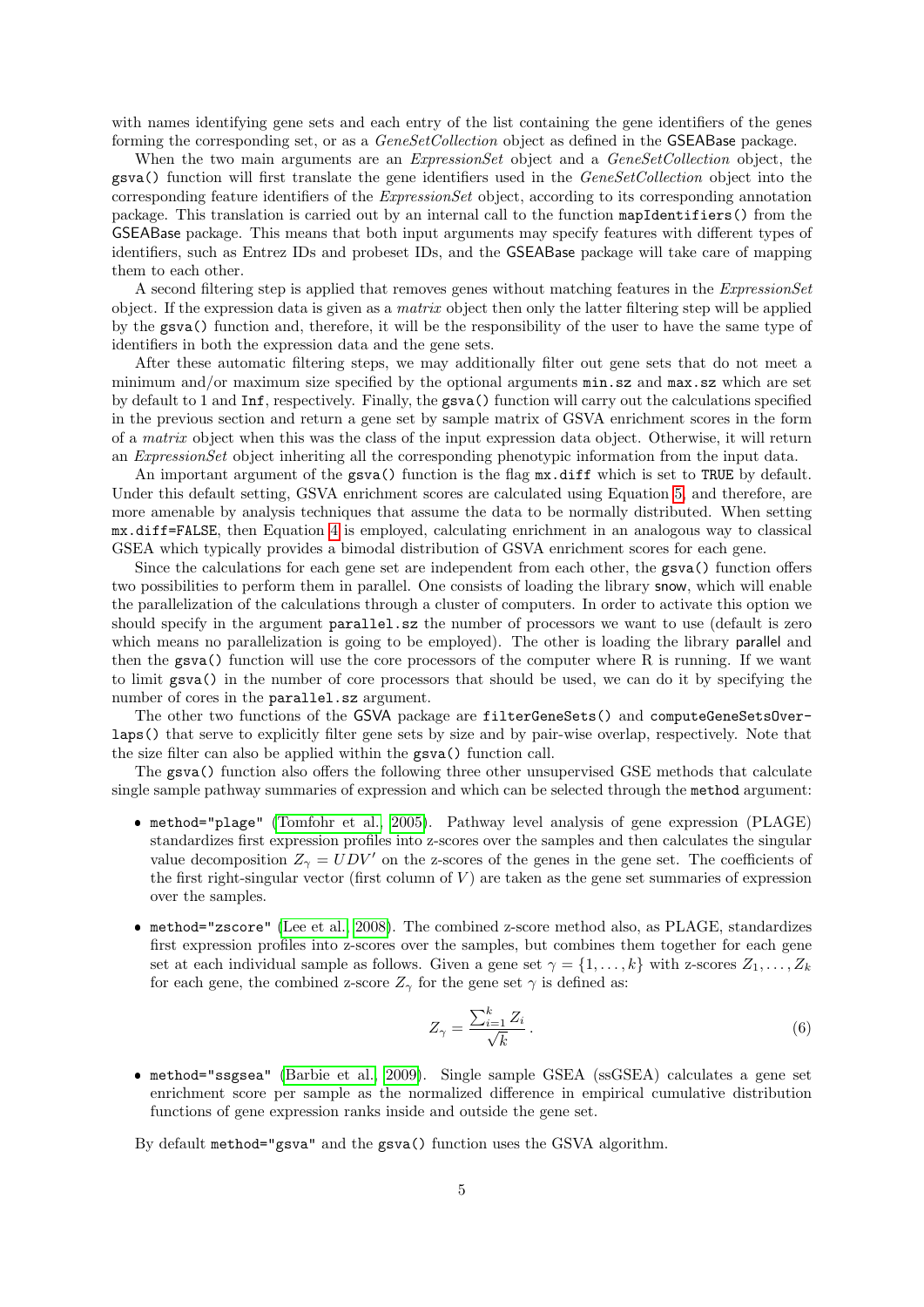## 4 Applications

In this section we illustrate the following applications of GSVA:

- Functional enrichment between two subtypes of leukemia.
- Identification of molecular signatures in distinct glioblastoma subtypes.

Throughout this vignette we will use the C2 collection of curated gene sets that form part of the Molecular Signatures Database (MSigDB) version 3.0. This particular collection of gene sets is provided as a GeneSetCollection object called c2BroadSets in the accompanying experimental data package GSVAdata, which stores these and other data employed in this vignette. These data can be loaded as follows:

```
> library(GSEABase)
> library(GSVAdata)
```
- > data(c2BroadSets)
- > c2BroadSets

where we observe that c2BroadSets contains 3272 gene sets. We also need to load the following additional libraries:

```
> library(Biobase)
> library(genefilter)
> library(limma)
> library(RColorBrewer)
> library(GSVA)
```
As a final setup step for this vignette, we will employ the cache() function from the Biobase package in order to load some pre-computed results and speed up the building time of the vignette:

```
> cacheDir <- system.file("extdata", package="GSVA")
> cachePrefix <- "cache4vignette_"
```
In order to enforce re-calculating everything, either the call to the cache() function should be replaced by its first argument, or the following command should be written in the R console at this point:

```
> file.remove(paste(cacheDir, list.files(cacheDir, pattern=cachePrefix), sep="/"))
```
### 4.1 Functional enrichment

In this section we illustrate how to identify functionally enriched gene sets between two phenotypes. As in most of the applications we start by calculating GSVA enrichment scores and afterwards, we will employ the linear modeling techniques implemented in the limma package to find the enriched gene sets.

The data set we use in this section corresponds to the microarray data from [\(Armstrong et al.,](#page-17-3) [2002\)](#page-17-3) which consists of 37 different individuals with human acute leukemia, where 20 of them have conventional childhood acute lymphoblastic leukemia (ALL) and the other 17 are affected with the MLL (mixed-lineage leukemia gene) translocation. This leukemia data set is stored as an ExpressionSet object called leukemia in the GSVAdata package and details on how the data was pre-processed can be found in the corresponding help page. Enclosed with the RMA expression values we provide some metadata including the main phenotype corresponding to the leukemia sample subtype.

```
> data(leukemia)
> leukemia_eset
ExpressionSet (storageMode: lockedEnvironment)
assayData: 12626 features, 37 samples
  element names: exprs
protocolData
  sampleNames: CL2001011101AA.CEL CL2001011102AA.CEL
```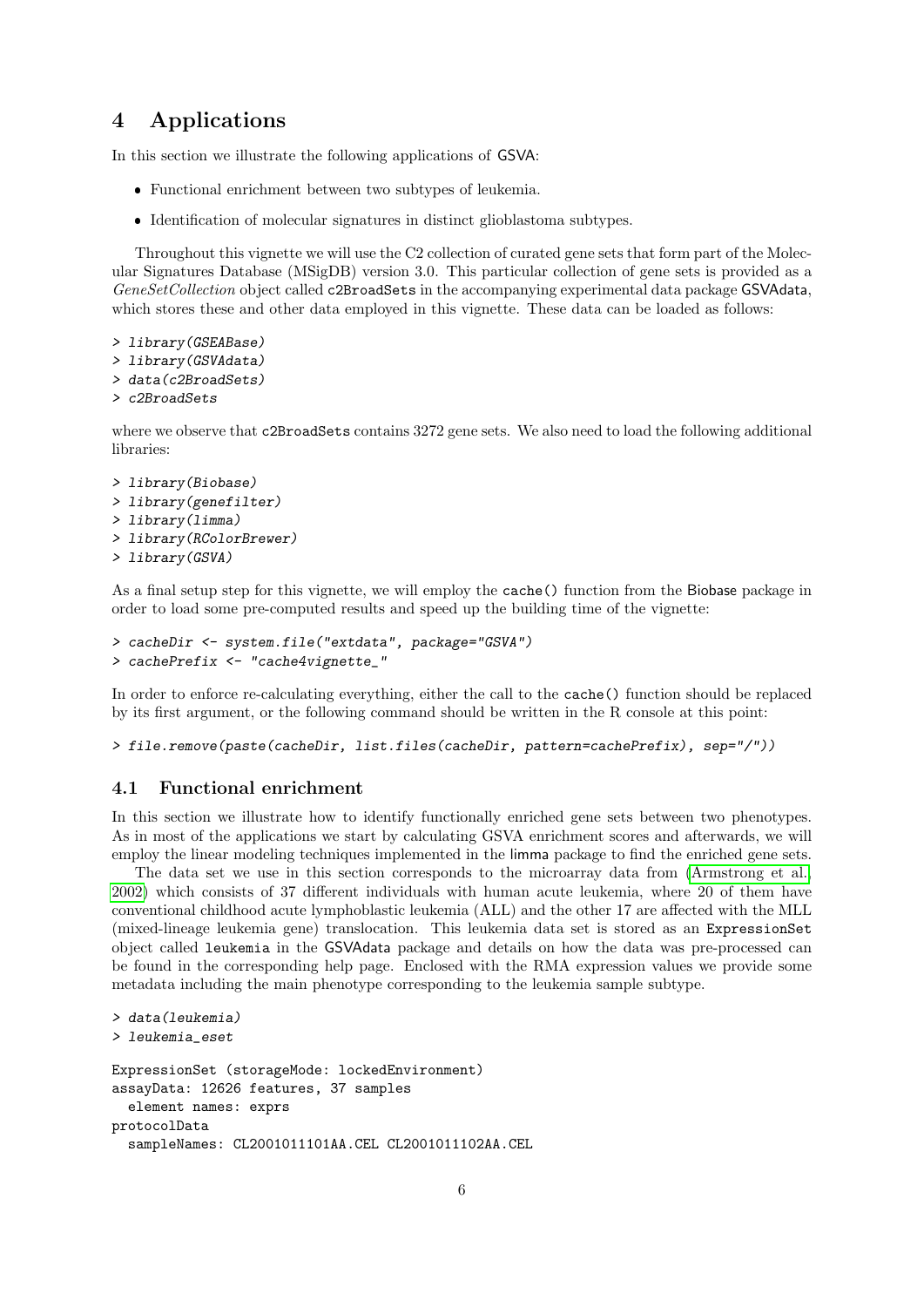```
... CL2001011152AA.CEL (37 total)
 varLabels: ScanDate
 varMetadata: labelDescription
phenoData
 sampleNames: CL2001011101AA.CEL CL2001011102AA.CEL
    ... CL2001011152AA.CEL (37 total)
 varLabels: subtype
 varMetadata: labelDescription channel
featureData: none
experimentData: use 'experimentData(object)'
Annotation: hgu95a
> head(pData(leukemia_eset))
                  subtype
CL2001011101AA.CEL ALL
CL2001011102AA.CEL ALL
CL2001011104AA.CEL ALL
CL2001011105AA.CEL ALL
CL2001011109AA.CEL ALL
CL2001011110AA.CEL ALL
> table(leukemia_eset$subtype)
ALL MLL
20 17
```
Let's examine the variability of the expression profiles across samples by plotting the cumulative distribution of IQR values as shown in Figure [2.](#page-6-0) About 50% of the probesets show very limited variability across samples and, therefore, in the following non-specific filtering step we remove this fraction from further analysis.



<span id="page-6-0"></span>Figure 2: Empirical cumulative distribution of the interquartile range (IQR) of expression values in the leukemia data. The vertical red bar is located at the 50% quantile value of the cumulative distribution.

We carry out a non-specific filtering step by discarding the 50% of the probesets with smaller variability, probesets without Entrez ID annotation, probesets whose associated Entrez ID is duplicated in the annotation, and Affymetrix quality control probes: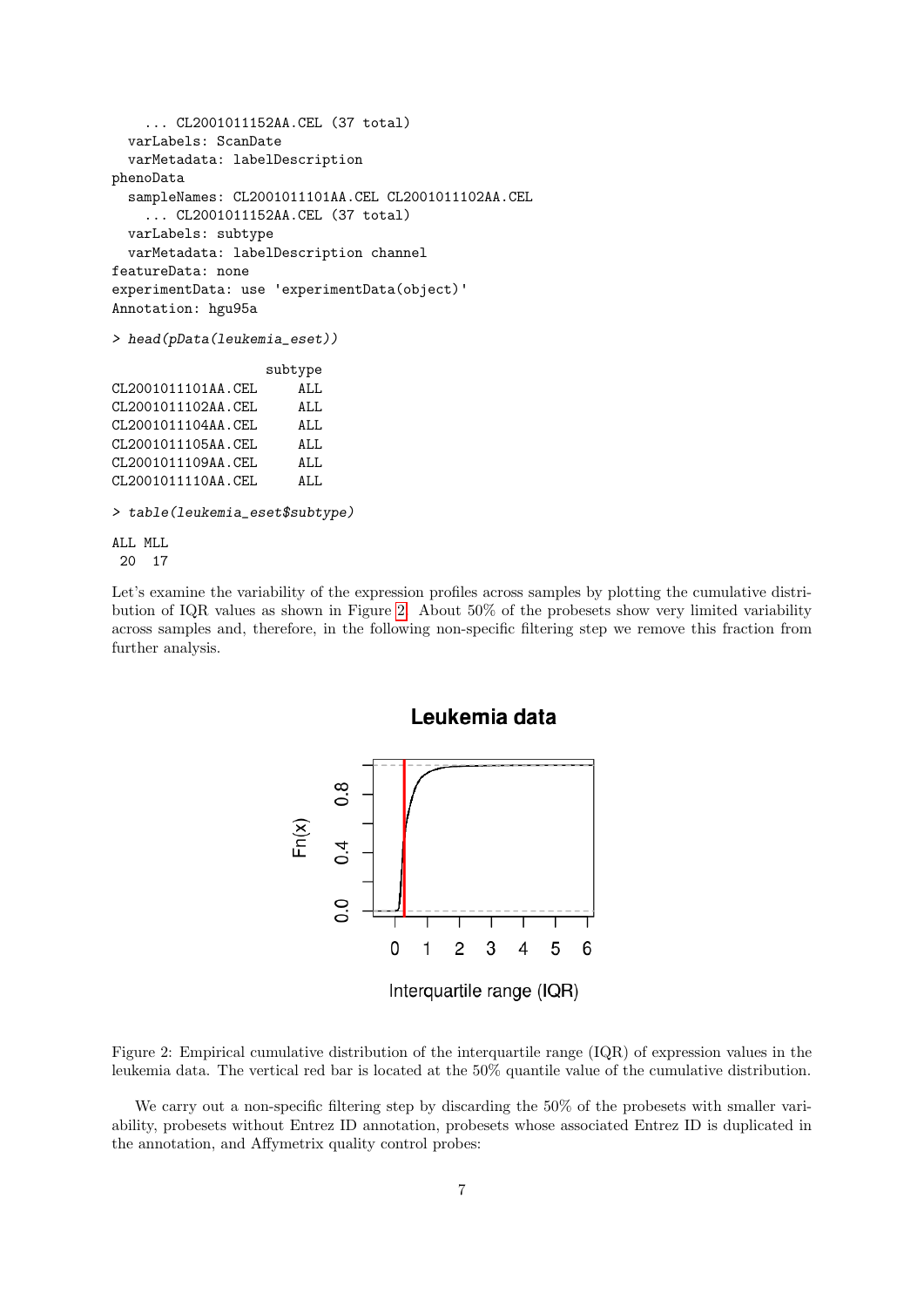```
> filtered_eset <- nsFilter(leukemia_eset, require.entrez=TRUE, remove.dupEntrez=TRUE,
+ var.func=IQR, var.filter=TRUE, var.cutoff=0.5, filterByQuantile=TRUE,
+ feature.exclude="^AFFX")
> filtered_eset
$eset
ExpressionSet (storageMode: lockedEnvironment)
assayData: 4318 features, 37 samples
 element names: exprs
protocolData
 sampleNames: CL2001011101AA.CEL CL2001011102AA.CEL
    ... CL2001011152AA.CEL (37 total)
 varLabels: ScanDate
 varMetadata: labelDescription
phenoData
 sampleNames: CL2001011101AA.CEL CL2001011102AA.CEL
    ... CL2001011152AA.CEL (37 total)
 varLabels: subtype
 varMetadata: labelDescription channel
featureData: none
experimentData: use 'experimentData(object)'
Annotation: hgu95a
$filter.log
$filter.log$numDupsRemoved
[1] 2886
$filter.log$numLowVar
[1] 4319
$filter.log$numRemoved.ENTREZID
[1] 1083
$filter.log$feature.exclude
[1] 20
```

```
> leukemia_filtered_eset <- filtered_eset$eset
```
The calculation of GSVA enrichment scores is performed in one single call to the gsva() function. However, one should take into account that this function performs further non-specific filtering steps prior to the actual calculations. On the one hand, it matches gene identifiers between gene sets and gene expression values. On the other hand, it discards gene sets that do not meet minimum and maximum gene set size requirements specified with the arguments min.sz and max.sz, respectively, which, in the call below, are set to 10 and 500 genes. Because we want to use limma on the resulting GSVA enrichment scores, we leave deliberately unchanged the default argument  $mx.diff=TRUE$  to obtain approximately normally distributed ES.

```
> cache(leukemia_es <- gsva(leukemia_filtered_eset, c2BroadSets,
                        min.sz=10, max.sz=500, verbose=TRUE)$es.obs,
+ dir=cacheDir, prefix=cachePrefix)
```
We test whether there is a difference between the GSVA enrichment scores from each pair of phenotypes using a simple linear model and moderated t-statistics computed by the limma package using an empirical Bayes shrinkage method (see [Smyth, 2004\)](#page-19-10). We are going to examine both, changes at gene level and changes at pathway level and since, as we shall see below, there are plenty of them, we are going to employ the following stringent cut-offs to attain a high level of statistical and biological significance: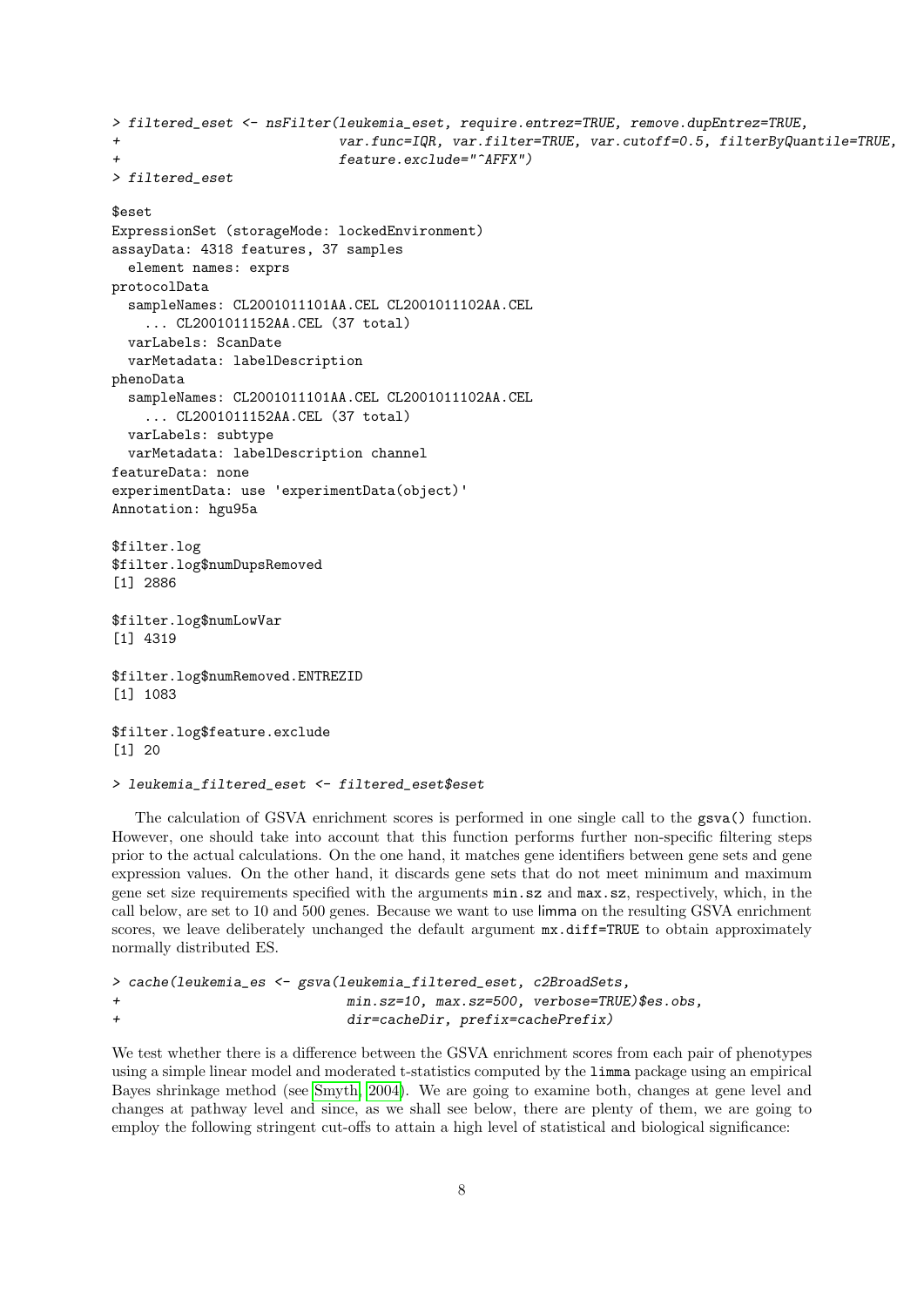> adjPvalueCutoff <- 0.001 > logFCcutoff <- log2(2)

where we will use the latter only for the gene-level differential expression analysis.

```
> design <- model.matrix(~ factor(leukemia_es$subtype))
> colnames(design) <- c("ALL", "MLLvsALL")
> fit <- lmFit(leukemia_es, design)
> fit <- eBayes(fit)
> allGeneSets <- topTable(fit, coef="MLLvsALL", number=Inf)
> DEgeneSets <- topTable(fit, coef="MLLvsALL", number=Inf,
                        + p.value=adjPvalueCutoff, adjust="BH")
> res <- decideTests(fit, p.value=adjPvalueCutoff)
> summary(res)
    ALL MLLvsALL
-1 3 9
0 2030 1997
1 1 28
```
Thus, there are 37 MSigDB C2 curated pathways that are differentially activated between MLL and ALL at 0.1% FDR. When we carry out the corresponding differential expression analysis at gene level:

```
> logFCcutoff <- log2(2)
> design <- model.matrix(~ factor(leukemia_eset$subtype))
> colnames(design) <- c("ALL", "MLLvsALL")
> fit <- lmFit(leukemia_filtered_eset, design)
> fit <- eBayes(fit)
> allGenes <- topTable(fit, coef="MLLvsALL", number=Inf)
> DEgenes <- topTable(fit, coef="MLLvsALL", number=Inf,
                      + p.value=adjPvalueCutoff, adjust="BH", lfc=logFCcutoff)
> res <- decideTests(fit, p.value=adjPvalueCutoff, lfc=logFCcutoff)
> summary(res)
    ALL MLLvsALL
```
-1 0 69 0 0 4198 1 4318 51

Here, 120 genes show up as being differentially expressed with a minimum fold-change of 2 at 0.1% FDR. We illustrate the genes and pathways that are changing by means of volcano plots (Fig. [3.](#page-9-0)

The signatures of both, the differentially activated pathways reported by the GSVA analysis and of the differentially expressed genes are shown in Figures [4](#page-10-0) and [5,](#page-11-0) respectively. Many of the gene sets and pathways reported in Figure [4](#page-10-0) are directly related to ALL and MLL.

#### 4.2 Molecular signature identification

In [\(Verhaak et al., 2010\)](#page-19-6) four subtypes of Glioblastoma multiforme (GBM) - proneural, classical, neural and mesenchymal - were identified by the characterization of distinct gene-level expression patterns. Using eight gene set signatures specific to brain cell types - astrocytes, oligodendrocytes, neurons and cultured astroglial cells - derived from murine models by [\(Cahoy et al., 2008\)](#page-17-4), we replicate the analysis of [\(Verhaak et al., 2010\)](#page-19-6) by employing GSVA to transform the gene expression measurements into enrichment scores for these eight gene sets, without taking the sample subtype grouping into account. We start by loading and have a quick glance to the data which forms part of the GSVAdata package:

```
> data(gbm_VerhaakEtAl)
```

```
> gbm_eset
```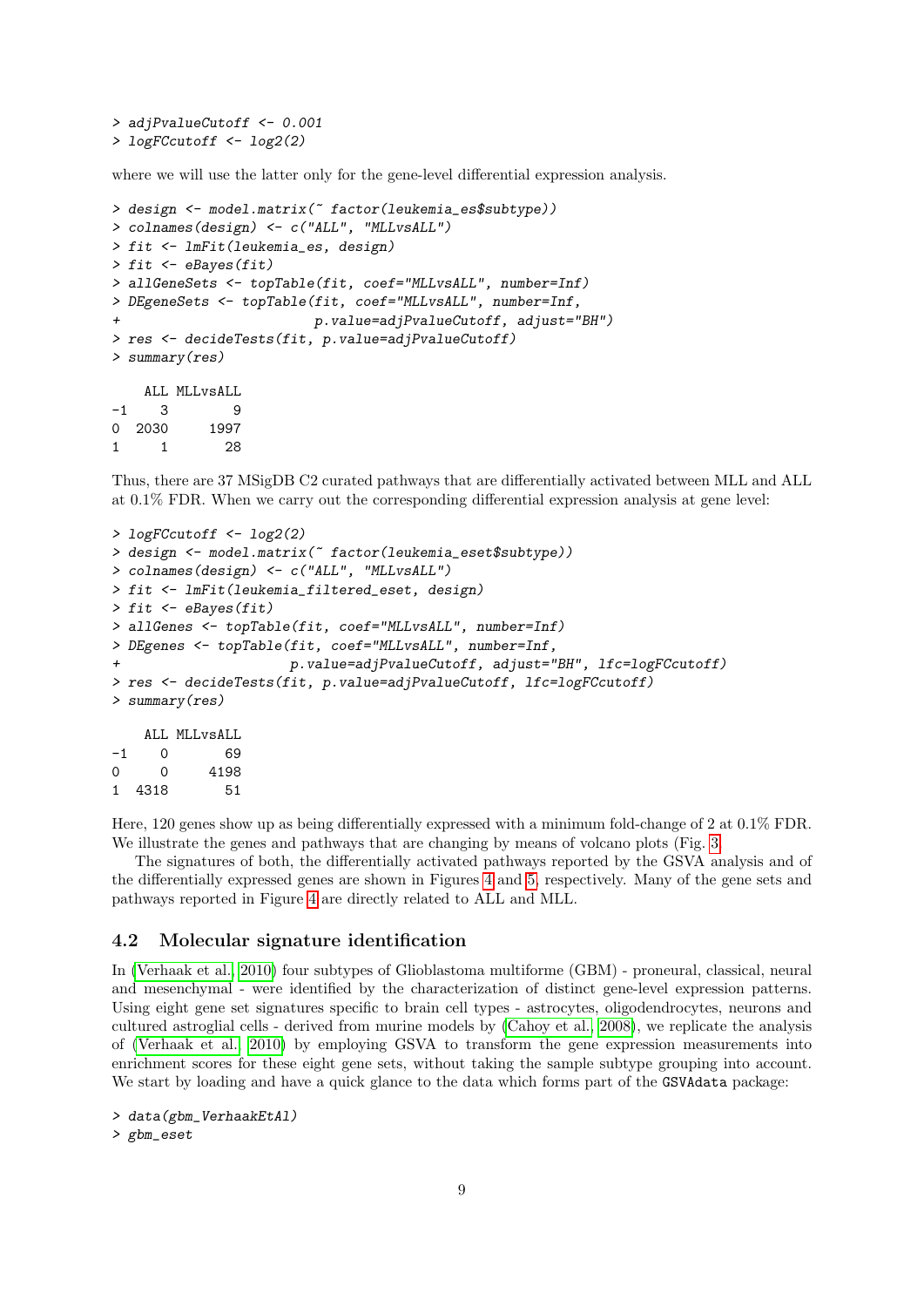

<span id="page-9-0"></span>Figure 3: Volcano plots for differential pathway activation (left) and differential gene expression (right) in the leukemia data set.

```
ExpressionSet (storageMode: lockedEnvironment)
assayData: 11861 features, 173 samples
 element names: exprs
protocolData: none
phenoData
 rowNames: TCGA.02.0003.01A.01 TCGA.02.0010.01A.01
   ... TCGA.12.0620.01A.01 (173 total)
 varLabels: subtype
 varMetadata: labelDescription channel
featureData: none
experimentData: use 'experimentData(object)'
Annotation:
> head(featureNames(gbm_eset))
[1] "AACS" "FSTL1" "ELMO2" "CREB3L1" "RPS11"
[6] "PNMA1"
> table(gbm_eset$subtype)
 Classical Mesenchymal Neural Proneural
       38 56 26 53
> data(brainTxDbSets)
> sapply(brainTxDbSets, length)
     astrocytic_up astrocytic_dn astroglia_up
              85 15 88
     astroglia_dn neuronal_up neuronal_dn
              12 98 30
oligodendrocytic_up oligodendrocytic_dn
              70 30
```
> lapply(brainTxDbSets, head)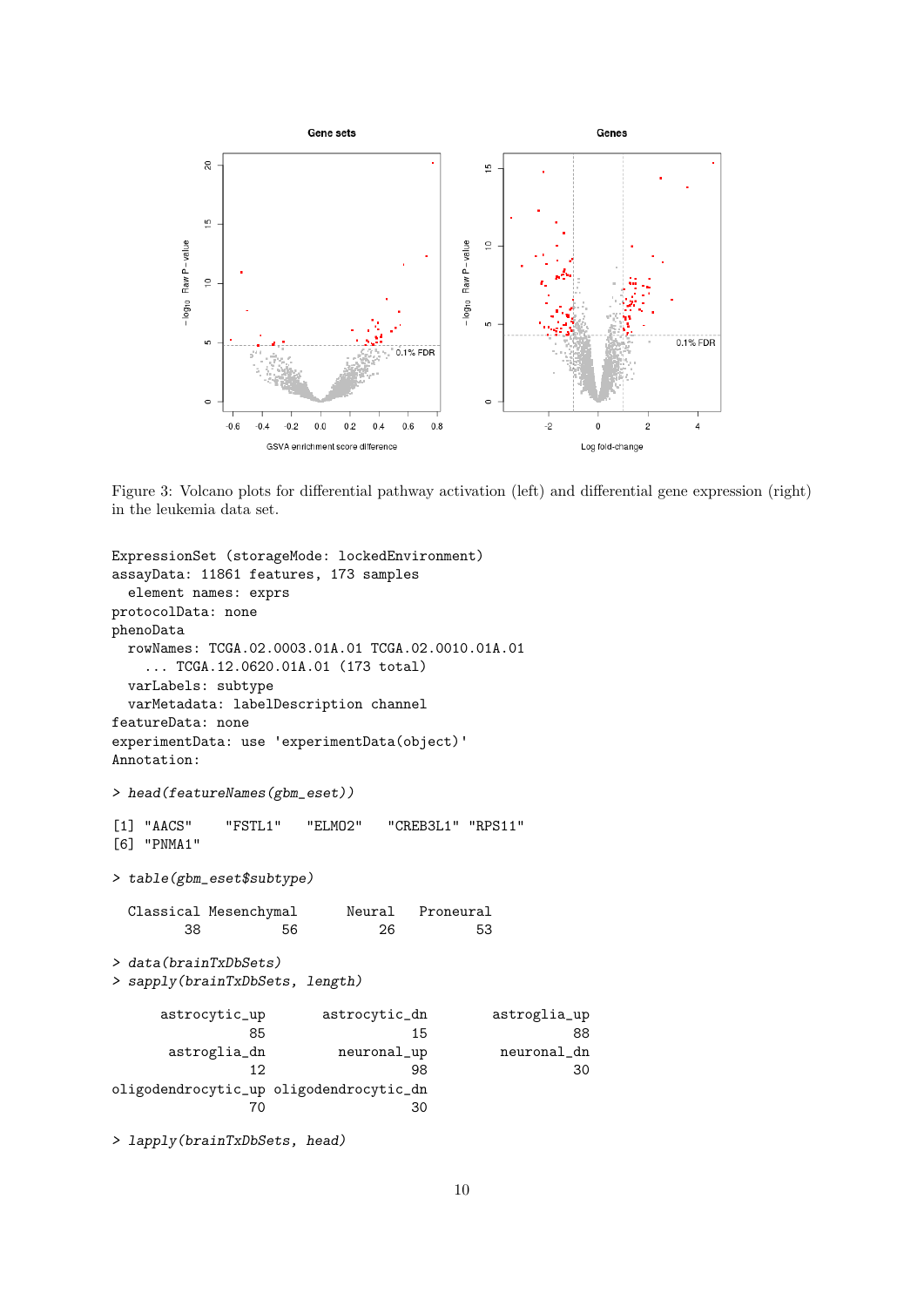

<span id="page-10-0"></span>Figure 4: Heatmap of differentially activated pathways at 0.1% FDR in the Leukemia data set.

```
$astrocytic_up
[1] "GRHL1" "GPAM" "PAPSS2" "MERTK" "BTG1"
[6] "SLC46A1"
$astrocytic_dn
[1] "NPAL3" "ATP1A1" "FRMD5" "ASNS" "SEMA3E" "LPGAT1"
$astroglia_up
[1] "BST2" "SERPING1" "ACTA2" "C9orf167" "C1orf31"
[6] "ANXA4"
$astroglia_dn<br>[1] "PCDH8"
             "ATP8A1" "PHACTR3" "PCDH17" "CCDC28B"
[6] "TDG"
$neuronal_up
[1] "STXBP1" "JPH4" "CACNG3" "BRUNOL6" "CLSTN2"
[6] "FAM123C"
$neuronal_dn
[1] "DKK3" "LPHN2" "AHR" "NRP1" "MAP3K15"
[6] "GALNTL4"
$oligodendrocytic_up
[1] "DCT" "ZNF536" "GNG8" "ELOVL6" "NR2C1" "RCBTB1"
```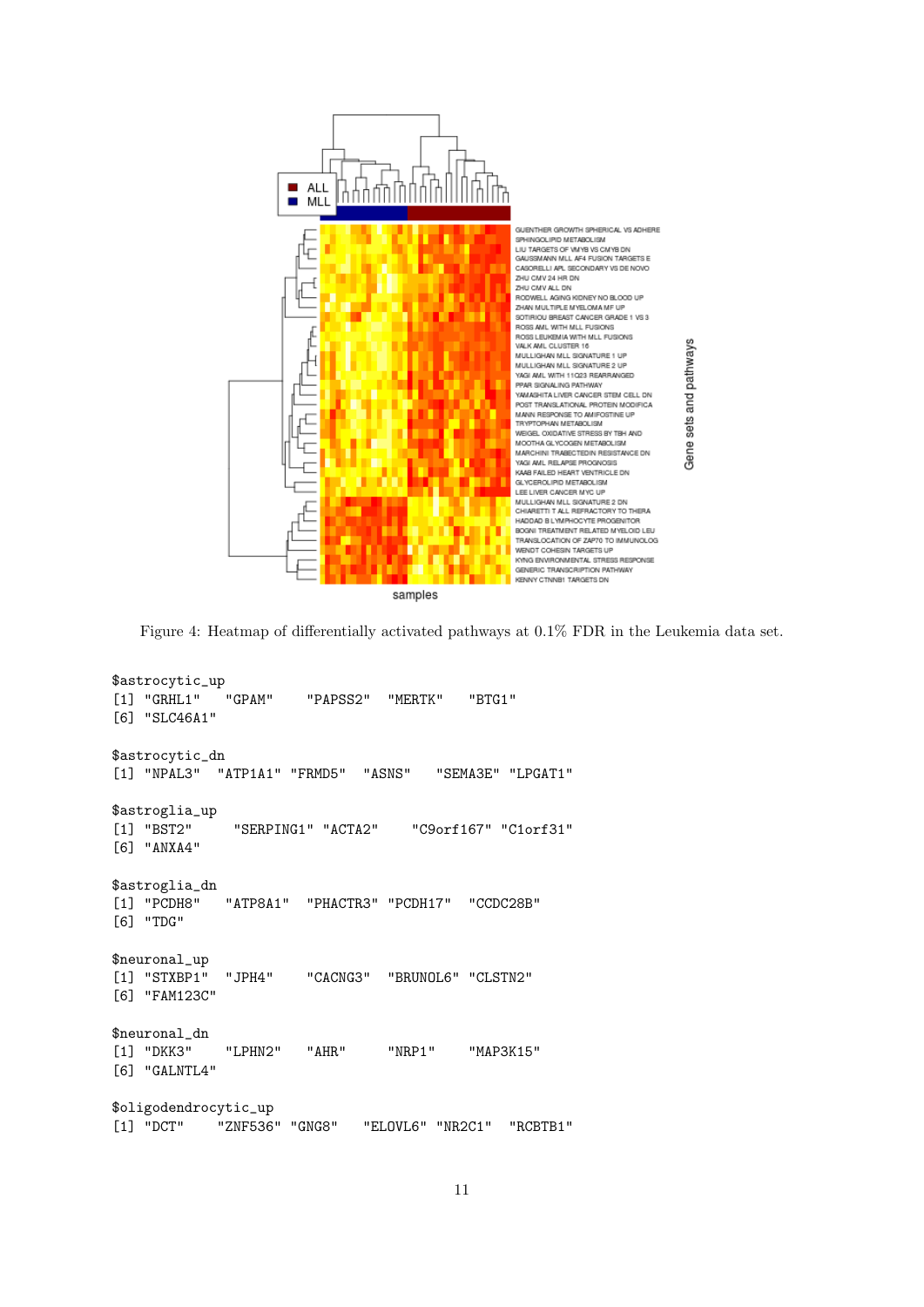

<span id="page-11-0"></span>Figure 5: Heatmap of differentially expressed genes with a minimum fold-change of 2 at 0.1% FDR in the leukemia data set.

```
$oligodendrocytic_dn
[1] "DKK3" "LPHN2" "AHR" "NRP1" "MAP3K15"
[6] "GALNTL4"
```
GSVA enrichment scores for the gene sets contained in brainTxDbSets are calculated, in this case using mx.diff=FALSE, as follows:

#### > gbm\_es <- gsva(gbm\_eset, brainTxDbSets, mx.diff=FALSE, verbose=FALSE, parallel.sz=1)\$es.obs

Figure [6](#page-12-0) shows the GSVA enrichment scores obtained for the up-regulated gene sets across the samples of the four GBM subtypes. As expected, the neural class is associated with the neural gene set and the astrocytic gene sets. The mesenchymal subtype is characterized by the expression of mesenchymal and microglial markers, thus we expect it to correlate with the astroglial gene set. The proneural subtype shows high expression of oligodendrocytic development genes, thus it is not surprising that the oligodendrocytic gene set is highly enriched for ths group. Interestingly, the classical group correlates highly with the astrocytic gene set. In summary, the resulting GSVA enrichment scores recapitulate accurately the molecular signatures from [Verhaak et al. \(2010\)](#page-19-6).

### 5 Comparison with other methods

In this section we compare with simulated data the performance of GSVA with other methods producing pathway summaries of gene expression, concretely, PLAGE, the combined z-score and ssGSEA which are available through the argument method of the function gsva(). We employ the following simple linear additive model for simulating normalized microarray data on  $p$  genes and  $n$  samples divided in two groups representing a case-control scenario:

$$
y_{ij} = \alpha_i + \beta_j + \epsilon_{ij},\tag{7}
$$

where  $\alpha_i \sim \mathcal{N}(0, 1)$  is a gene-specific effect, such as a probe-effect, with  $i = 1, \ldots, p$ ,  $\beta_i \sim \mathcal{N}(\mu_i, 0.5)$  is a sample-effect with  $j = 1, 2$  and  $e_{ij} \sim \mathcal{N}(0, 1)$  corresponds to random noise.

We will assess the statistical power to detect one differentially expressed (DE) gene set formed by 30 genes, out of  $p = 1000$ , as a function of the sample size and two varying conditions: the fraction of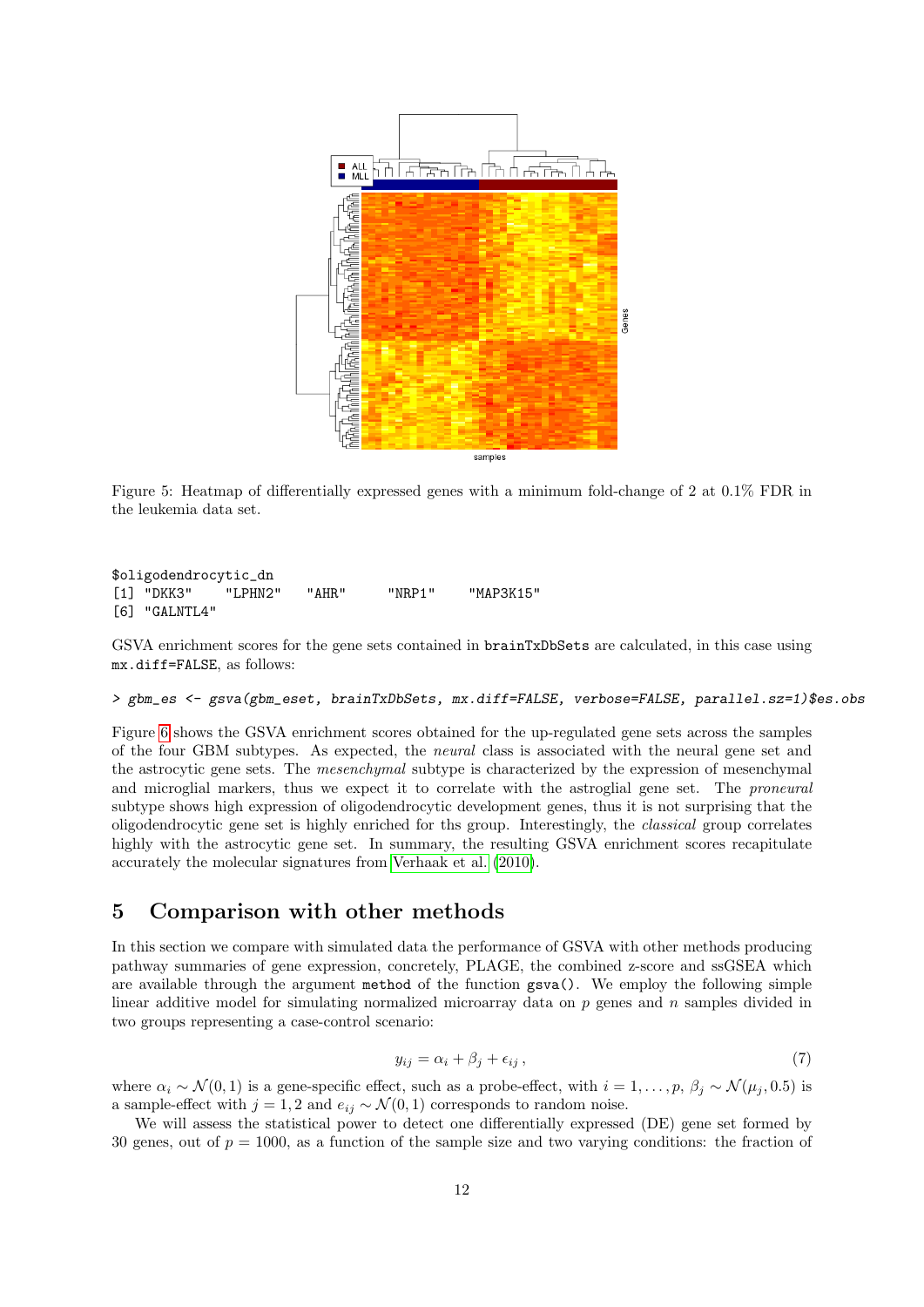

<span id="page-12-0"></span>Figure 6: Heatmap of GSVA scores for cell-type brain signatures from murine models (y-axis) across GBM samples grouped by GBM subtype.

differentially expressed genes in the gene set (50% and 80%) and the signal-to-noise ratio expressed as the magnitude of the mean sample effect for one of the sample groups ( $\mu_1 = 0$  and either  $\mu_2 = 0.5$  or  $\mu_2 = 1$ ). Simulatenously, we will assess the empirical type-I error rate by building using one gene set of 30 non-DE genes.

The following function enables simulating such data, computes the corresponding GSE scores with each method, performs a t-test on the tested gene sets between the two groups of samples for each method and returns the corresponding  $p$ -values:

```
> runSim <- function(p, n, gs.sz, S2N, fracDEgs) {
+ sizeDEgs <- round(fracDEgs * gs.sz)
+ group.n \leftarrow round(n / 2)+
+ sampleEffect <- rnorm(n, mean=0, sd=1)
+ sampleEffectDE <- rnorm(n, mean=S2N, sd=0.5)
+ probeEffect <- rnorm(p, mean=0, sd=1)
+ noise <- matrix(rnorm(p*n, mean=0, sd=1), nrow=p, ncol=n)
+ noiseDE <- matrix(rnorm(p*n, mean=0, sd=1), nrow=p, ncol=n)
+ M <- outer(probeEffect, sampleEffect, "+") + noise
+ M2 <- outer(probeEffect, sampleEffectDE, "+") + noiseDE
+ M[1:sizeDEgs, 1:group.n] <- M2[1:sizeDEgs, 1:group.n]
+
+ rownames(M) <- paste0("g", 1:nrow(M))
+ geneSets <- list(H1GeneSet=paste0("g", 1:(gs.sz)),
+ H0GeneSet=paste0("g", (gs.sz+1):(2*gs.sz)))
+
+ es.gsva <- gsva(M, geneSets, verbose=FALSE, parallel.sz=1)$es.obs
+ es.ss <- gsva(M, geneSets, method="ssgsea", verbose=FALSE, parallel.sz=1)
+ es.z <- gsva(M, geneSets, method="zscore", verbose=FALSE, parallel.sz=1)
+ es.plage <- gsva(M, geneSets, method="plage", verbose=FALSE, parallel.sz=1)
+
+ h1.gsva.pval <- t.test(es.gsva["H1GeneSet", 1:group.n],es.gsva["H1GeneSet", (group.n+1):n])$p.value
+ h1.ssgsea.pval <- t.test(es.ss["H1GeneSet", 1:group.n],es.ss["H1GeneSet", (group.n+1):n])$p.value
+ h1.zscore.pval <- t.test(es.z["H1GeneSet", 1:group.n],es.z["H1GeneSet", (group.n+1):n])$p.value
+ h1.plage.pval <- t.test(es.plage["H1GeneSet", 1:group.n],es.plage["H1GeneSet", (group.n+1):n])$p
+
```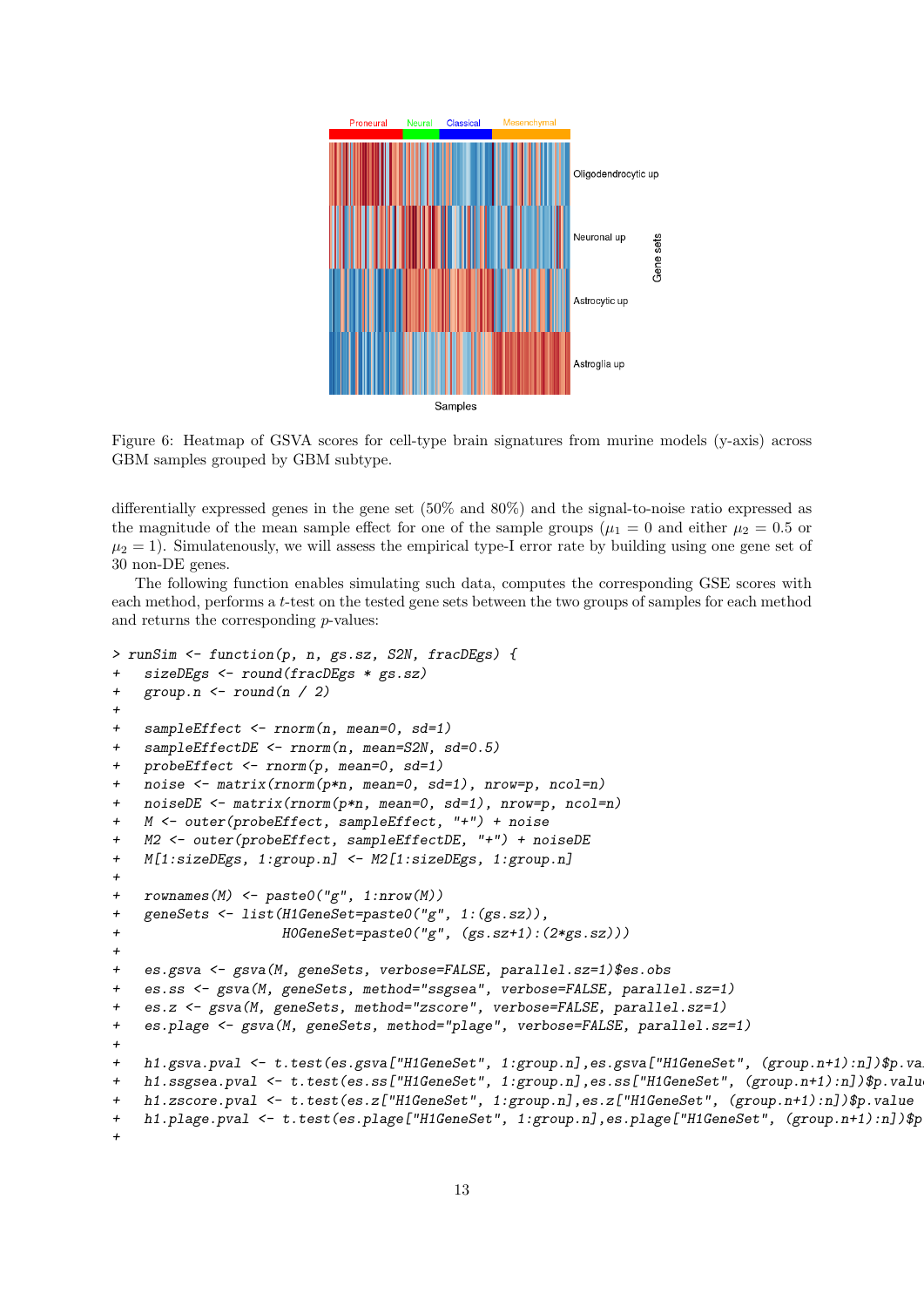```
+ h0.gsva.pval <- t.test(es.gsva["HOGeneSet", 1:group.n],es.gsva["HOGeneSet", (group.n+1):n])$p.va
+ h0.ssgsea.pval <- t.test(es.ss["H0GeneSet", 1:group.n],es.ss["H0GeneSet", (group.n+1):n])$p.value
+ h0.zscore.pval <- t.test(es.z["H0GeneSet", 1:group.n],es.z["H0GeneSet", (group.n+1):n])$p.value
+ h0.plage.pval <- t.test(es.plage["H0GeneSet", 1:group.n],es.plage["H0GeneSet", (group.n+1):n])$p
+
+ c(h1.gsva.pval, h1.ssgsea.pval, h1.zscore.pval, h1.plage.pval,
+ h0.gsva.pval, h0.ssgsea.pval, h0.zscore.pval, h0.plage.pval)
+ }
```
The next function takes the  $p$ -values of the output of the previous function and estimates the statistical power as the fraction of non-rejections on the DE gene set, and the empirical type-I error rate as the fraction of rejections on the non-DE gene set, at a significant level  $\alpha = 0.05$ .

```
> estPwrTypIerr <- function(pvals, alpha=0.05) {
    N \leftarrow \text{ncol}(\text{pvals})+ c(1 - \text{sum(pvals[1, ] > alpha)/N, 1 - sum(pvals[2, ] > alpha)/N, 1 - sum(pvals[3, ] > alpha)/N, 1+ sum(pvals[5, ] <= alpha)/N, sum(pvals[6, ] <= alpha)/N, sum(pvals[7, ] <= alpha)/N, sum(pvals[8, ] <= alpha)/N)
+ }
```
Finally, we perform the simulation on each of the four described scenarios 60 times using the code below. The results in Fig. [7](#page-14-0) show that GSVA attains higher statistical power than the other three methods in each of the simulated scenarios, while providing a similar control of the type-I error rate. Note that the fluctuations of this latter estimate are due to the limited number of times we repeat the simulation; see Hänzelmann et al. (2013) for more stable estimates obtained with a much larger number of repeated simulations.

```
> set.seed(1234)
> exp1 <- cbind(estPwrTypIerr(replicate(60, runSim(1000, 10, gs.sz=30, S2N=0.5, fracDEgs=0.5))),
+ estPwrTypIerr(replicate(60, runSim(1000, 20, gs.sz=30, S2N=0.5, fracDEgs=0.5))),
+ estPwrTypIerr(replicate(60, runSim(1000, 40, gs.sz=30, S2N=0.5, fracDEgs=0.5))),
              estPwrTypIerr(replicate(60, runSim(1000, 60, gs.sz=30, S2N=0.5, fracDEgs=0.5))))
> exp2 <- cbind(estPwrTypIerr(replicate(60, runSim(1000, 10, gs.sz=30, S2N=1.0, fracDEgs=0.5))),
+ estPwrTypIerr(replicate(60, runSim(1000, 20, gs.sz=30, S2N=1.0, fracDEgs=0.5))),
+ estPwrTypIerr(replicate(60, runSim(1000, 40, gs.sz=30, S2N=1.0, fracDEgs=0.5))),
+ estPwrTypIerr(replicate(60, runSim(1000, 60, gs.sz=30, S2N=1.0, fracDEgs=0.5))))
> exp3 <- cbind(estPwrTypIerr(replicate(60, runSim(1000, 10, gs.sz=30, S2N=0.5, fracDEgs=0.8))),
+ estPwrTypIerr(replicate(60, runSim(1000, 20, gs.sz=30, S2N=0.5, fracDEgs=0.8))),
+ estPwrTypIerr(replicate(60, runSim(1000, 40, gs.sz=30, S2N=0.5, fracDEgs=0.8))),
+ estPwrTypIerr(replicate(60, runSim(1000, 60, gs.sz=30, S2N=0.5, fracDEgs=0.8)))
> exp4 <- cbind(estPwrTypIerr(replicate(60, runSim(1000, 10, gs.sz=30, S2N=1.0, fracDEgs=0.8))),
+ estPwrTypIerr(replicate(60, runSim(1000, 20, gs.sz=30, S2N=1.0, fracDEgs=0.8))),
+ estPwrTypIerr(replicate(60, runSim(1000, 40, gs.sz=30, S2N=1.0, fracDEgs=0.8))),
+ estPwrTypIerr(replicate(60, runSim(1000, 60, gs.sz=30, S2N=1.0, fracDEgs=0.8))))
```
### 6 GSVA for RNA-Seq data

In this section we illustrate how to use GSVA with RNA-seq data and, more importantly, how the method provides pathway activity profiles analogous to the ones obtained from microarray data by using samples of lymphoblastoid cell lines (LCL) from HapMap individuals which have been profiled using both technologies [Huang et al. \(2007\)](#page-19-11); [Pickrell et al. \(2010\)](#page-19-12). These data form part of the experimental package GSVAdata and the corresponding help pages contain details on how the data were processed. We start loading these data and verifying that they indeed contain expression data for the same genes and samples, as follows:

```
> data(commonPickrellHuang)
```

```
> stopifnot(identical(featureNames(huangArrayRMAnoBatchCommon_eset),
```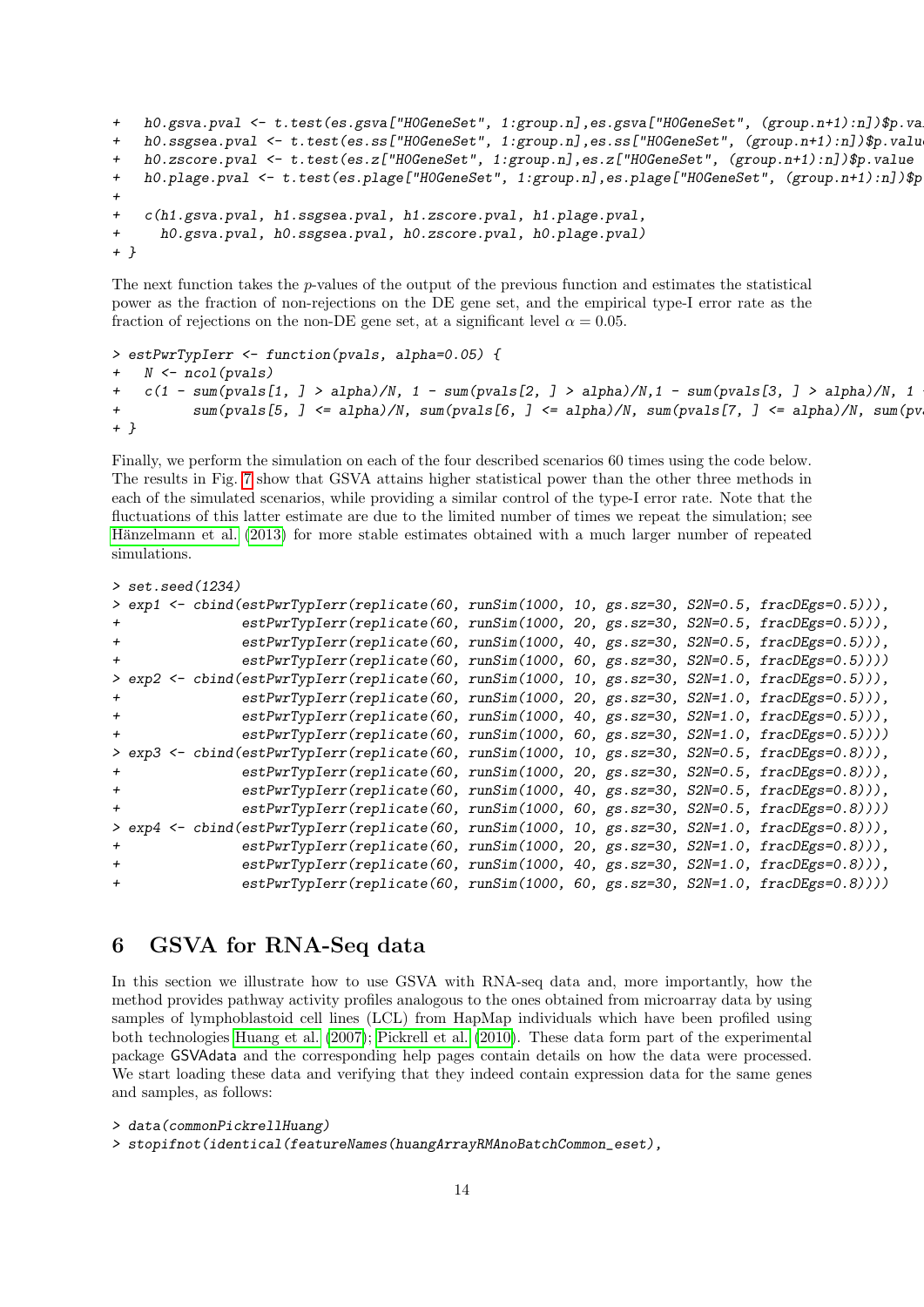

<span id="page-14-0"></span>Figure 7: Comparison of the statistical power and type-I error rate between GSVA, PLAGE, single sample GSEA (ssGSEA) and combined z-score (zscore). The averaged results of 60 simulations are depicted as function of the sample size on the x-axis, for each of the GSE methods. On the y-axis either the statistical power (A, C, E, G) or the empirical type-I error rate (B, D, F, H) is shown. GSE scores were calculated with each method with respect to two gene sets, one of them differentially expressed (DE) and the other one not. Statistical power and empirical type-I error rates were estimated by performing a t-test on the DE and non-DE gene sets, respectively, at a significance level of  $\alpha = 0.05$ . These simulations were carried out under the following four different scenarios for the DE gene set: (A,B) weak signal-to-noise ratio, 50% of DE genes in the DE gene set; (C,D) strong signal-to-noise ratio, 50% of DE genes in the DE gene set; (E, F) weak signal-to-noise ratio, 80% of DE genes in the DE gene set; (G, H) strong signal-to-noise ratio, 80% of DE gene in the DE gene set.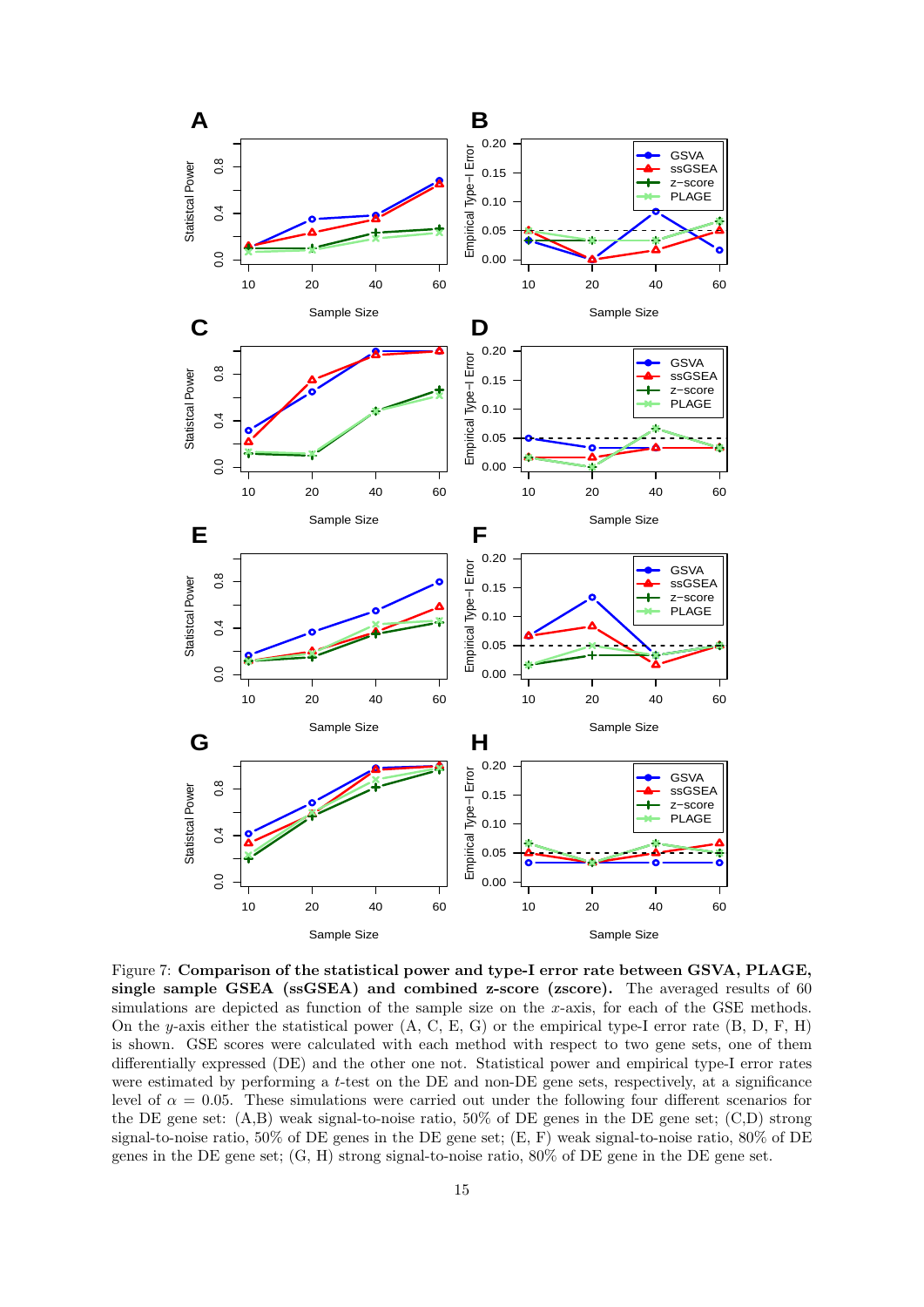```
featureNames(pickrellCountsArgonneCQNcommon\_eset)))> stopifnot(identical(sampleNames(huangArrayRMAnoBatchCommon_eset),
                      + sampleNames(pickrellCountsArgonneCQNcommon_eset)))
```
Next, for the current analysis we use the subset of canonical pathways from the C2 collection of MSigDB Gene Sets. These correspond to the following pathways from KEGG, REACTOME and BIOCARTA:

```
> canonicalC2BroadSets <- c2BroadSets[c(grep("^KEGG", names(c2BroadSets)),
                                        grep("^REACTOME", names(c2BroadSets)),
                                        grep("^BIOCARTA", names(c2BroadSets)))]
> canonicalC2BroadSets
GeneSetCollection
 names: KEGG_GLYCOLYSIS_GLUCONEOGENESIS, KEGG_CITRATE_CYCLE_TCA_CYCLE, ..., BIOCARTA_ACTINY_PATHWAY
 unique identifiers: 55902, 2645, ..., 8544 (6744 total)
 types in collection:
   geneIdType: EntrezIdentifier (1 total)
    collectionType: BroadCollection (1 total)
```
Additionally, we extend this collection of gene sets with two formed by genes with sex-specific expression:

```
> data(genderGenesEntrez)
> MSY <- GeneSet(msYgenesEntrez, geneIdType=EntrezIdentifier(),
+ collectionType=BroadCollection(category="c2"), setName="MSY")
> MSY
setName: MSY
geneIds: 266, 84663, ..., 353513 (total: 34)
geneIdType: EntrezId
collectionType: Broad
 bcCategory: c2 (Curated)
 bcSubCategory: NA
details: use 'details(object)'
> XiE <- GeneSet(XiEgenesEntrez, geneIdType=EntrezIdentifier(),
+ collectionType=BroadCollection(category="c2"), setName="XiE")
> XiEsetName: XiE
geneIds: 293, 8623, ..., 1121 (total: 66)
geneIdType: EntrezId
collectionType: Broad
 bcCategory: c2 (Curated)
 bcSubCategory: NA
details: use 'details(object)'
> canonicalC2BroadSets <- GeneSetCollection(c(canonicalC2BroadSets, MSY, XiE))
> canonicalC2BroadSets
GeneSetCollection
 names: KEGG_GLYCOLYSIS_GLUCONEOGENESIS, KEGG_CITRATE_CYCLE_TCA_CYCLE, ..., XiE (835 total)
 unique identifiers: 55902, 2645, ..., 1121 (6810 total)
 types in collection:
   geneIdType: EntrezIdentifier (1 total)
    collectionType: BroadCollection (1 total)
```
We calculate now GSVA enrichment scores for these gene sets using first the microarray data and then the RNA-seq data. Note that the only requirement to do the latter is to set the argument rnaseq=TRUE which is FALSE by default.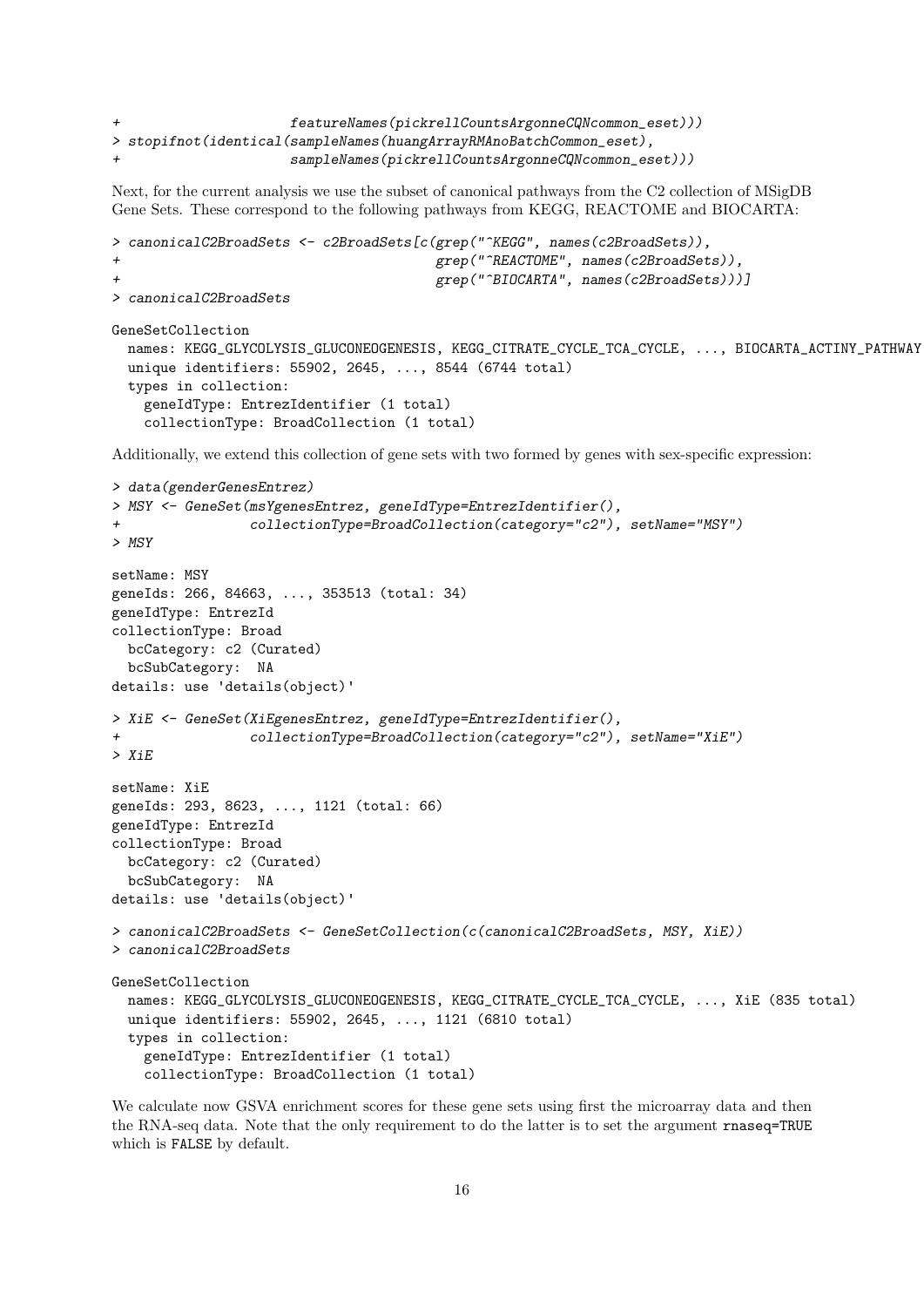```
> esmicro <- gsva(huangArrayRMAnoBatchCommon_eset, canonicalC2BroadSets, min.sz=5, max.sz=500,
                 mx.diff=TRUE, verbose=FALSE, rnaseq=FALSE, parallel.sz=1)$es.obs
> dim(esmicro)
Features Samples
    806 36
> esrnaseq <- gsva(pickrellCountsArgonneCQNcommon_eset, canonicalC2BroadSets, min.sz=5, max.sz=500,
                  mx.diff=TRUE, verbose=FALSE, rnaseq=TRUE, parallel.sz=1)$es.obs
> dim(esrnaseq)
Features Samples
    806 36
```
To compare expression values from both technologies we are going to transform the RNA-seq read counts into RPKM values. For this purpose we need gene length and G+C content information also stored in the GSVAdata package and use the cpm() function from the edgeR package. Note that RPKMs can only be calculated for those genes for which the gene length and G+C content information is available:

```
> library(edgeR)
> data(annotEntrez220212)
> head(annotEntrez220212)
         Length GCcontent
1 2301 0.6292916
10 1344 0.3816964
100 2612 0.5153139
1000 4380 0.4502283
10000 7091 0.3989564
100008586 606 0.4339934
> cpm <- cpm(exprs(pickrellCountsArgonneCQNcommon_eset))
> dim(cpm)
[1] 11508 36
> common <- intersect(rownames(cpm), rownames(annotEntrez220212))
> length(common)
[1] 11478
> rpkm <- sweep(cpm[common, ], 1, annotEntrez220212[common, "Length"] / 10^3, FUN="/")
> dim(rpkm)
[1] 11478 36
> dim(huangArrayRMAnoBatchCommon_eset[rownames(rpkm), ])
Features Samples
  11478 36
```
We finally calculate Spearman correlations between gene and gene-level expression values and gene set level GSVA enrichment scores produced from data obtained by microarray and RNA-seq technologies:

```
> corsrowsgene <- sapply(1:nrow(huangArrayRMAnoBatchCommon_eset[rownames(rpkm), ]),
+ function(i, expmicro, exprnaseq) cor(expmicro[i, ], exprnaseq[i, ], method=
                      exprs(huangArrayRMAnoBatchCommon_eset[rownames(rpkm), ]), log2(rpkm+0.1))
> names(corsrowsgene) <- rownames(rpkm)
> corsrowsgs <- sapply(1:nrow(esmicro),
+ function(i, esmicro, esrnaseq) cor(esmicro[i, ], esrnaseq[i, ], method="spear
+ exprs(esmicro), exprs(esrnaseq))
> names(corsrowsgs) <- rownames(esmicro)
```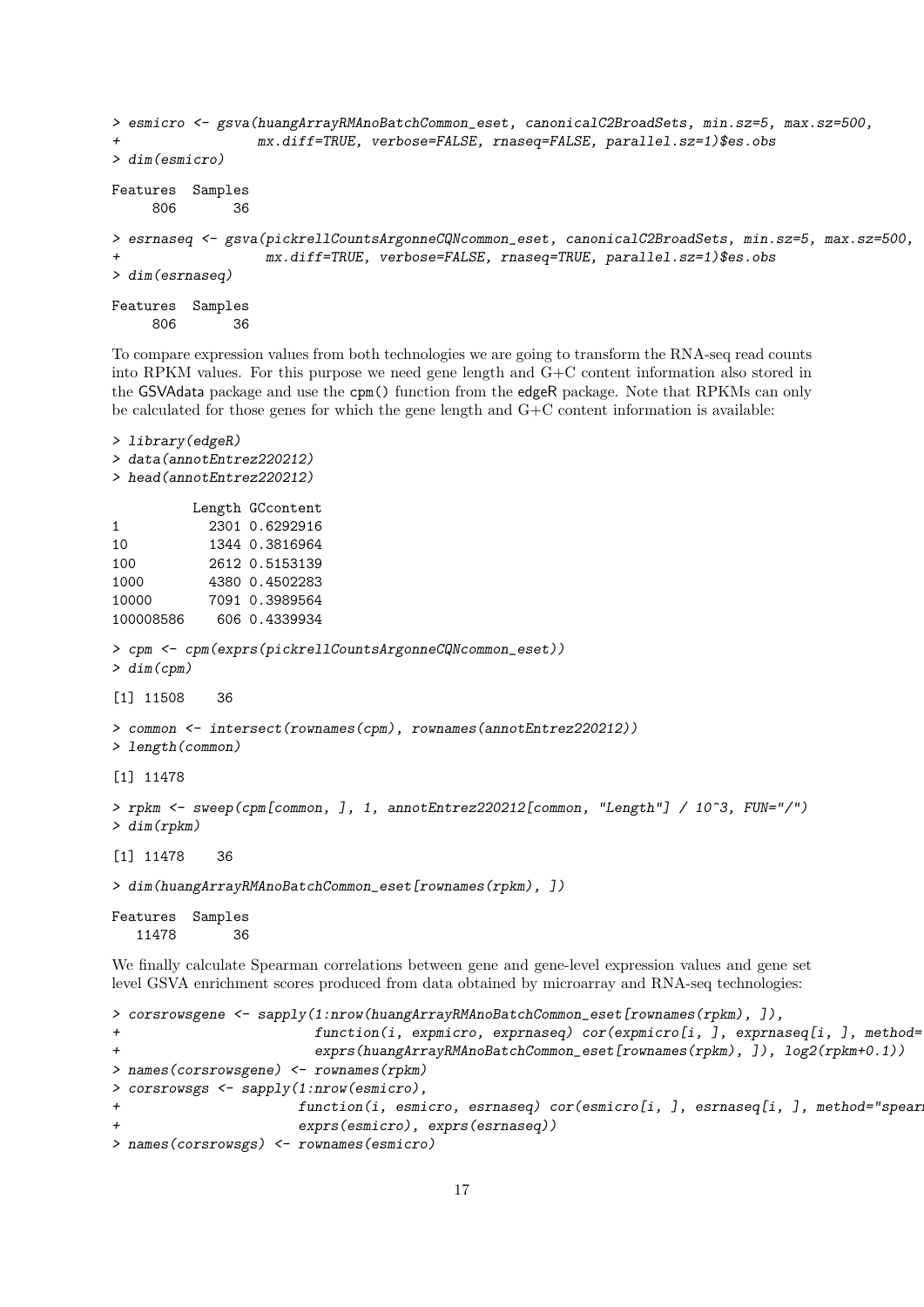In panels A and B of Figure [8](#page-18-0) we can see the distribution of these correlations at gene and gene set level. They show that GSVA enrichment scores correlate similarly to gene expression levels produced by both profiling technologies.

We also examined the two gene sets containing gender specific genes in detail: those that escape Xinactivation in female samples [\(Carrel and Willard, 2005\)](#page-17-5) and those that are located on the male-specific region of the Y chrosomome [\(Skaletsky et al., 2003\)](#page-19-13). In panels C and D of Figure [8](#page-18-0) we can see how microarray and RNA-seq enrichment scores correlate very well in these gene sets, with  $\rho = 0.82$  for the male-specific gene set and  $\rho = 0.78$  for the female-specific gene set. Male and female samples show higher GSVA enrichment scores in their corresponding gene set. This demonstrates the flexibility of GSVA to enable analogous unsupervised and single sample GSE analyses in data coming from both, microarray and RNA-seq technologies.

### 7 Session Information

> toLatex(sessionInfo())

- R version 3.1.2 (2014-10-31), x86\_64-unknown-linux-gnu
- Locale: LC\_CTYPE=en\_US.UTF-8, LC\_NUMERIC=C, LC\_TIME=en\_US.UTF-8, LC\_COLLATE=C, LC\_MONETARY=en\_US.UTF-8, LC\_MESSAGES=en\_US.UTF-8, LC\_PAPER=en\_US.UTF-8, LC\_NAME=C, LC\_ADDRESS=C, LC\_TELEPHONE=C, LC\_MEASUREMENT=en\_US.UTF-8, LC\_IDENTIFICATION=C
- Base packages: base, datasets, grDevices, graphics, methods, parallel, stats, stats4, utils
- Other packages: AnnotationDbi 1.28.1, Biobase 2.26.0, BiocGenerics 0.12.0, DBI 0.3.1, GSEABase 1.28.0, GSVA 1.14.1, GSVAdata 1.1.1, GenomeInfoDb 1.2.2, IRanges 2.0.0, RColorBrewer 1.0-5, RSQLite 1.0.0, S4Vectors 0.4.0, XML 3.98-1.1, annotate 1.44.0, edgeR 3.8.2, genefilter 1.48.1, graph 1.44.0, hgu95a.db 3.0.0, limma 3.22.1, org.Hs.eg.db 3.0.0
- Loaded via a namespace (and not attached): splines 3.1.2, survival 2.37-7, tools 3.1.2, xtable 1.7-4

### References

- <span id="page-17-3"></span>Armstrong, S. A., Staunton, J. E., Silverman, L. B., Pieters, R., den Boer, M. L., Minden, M. D., Sallan, S. E., Lander, E. S., Golub, T. R., and Korsmeyer, S. J. (2002). MLL translocations specify a distinct gene expression profile that distinguishes a unique leukemia. Nature Gen., 30(1):41–7.
- <span id="page-17-2"></span>Barbie, D. A., Tamayo, P., Boehm, J. S., Kim, S. Y., Moody, S. E., Dunn, I. F., Schinzel, A. C., Sandy, P., Meylan, E., Scholl, C., Fr\textbackslashtextbar[ouml]\textbackslashtextbarhling, S., Chan, E. M., Sos, M. L., Michel, K., Mermel, C., Silver, S. J., Weir, B. A., Reiling, J. H., Sheng, Q., Gupta, P. B., Wadlow, R. C., Le, H., Hoersch, S., Wittner, B. S., Ramaswamy, S., Livingston, D. M., Sabatini, D. M., Meyerson, M., Thomas, R. K., Lander, E. S., Mesirov, J. P., Root, D. E., Gilliland, D. G., Jacks, T., and Hahn, W. C. (2009). Systematic RNA interference reveals that oncogenic KRAS-driven cancers require TBK1. Nature, 462(7269):108–112.
- <span id="page-17-4"></span>Cahoy, J. D., Emery, B., Kaushal, A., Foo, L. C., Zamanian, J. L., Christopherson, K. S., Xing, Y., Lubischer, J. L., Krieg, P. A., Krupenko, S. A., Thompson, W. J., and Barres, B. A. (2008). A transcriptome database for astrocytes, neurons, and oligodendrocytes: A new resource for understanding brain development and function. J. Neurosci., 28(1):264–78.
- <span id="page-17-0"></span>Canale, A. and Dunson, D. B. (2011). Bayesian kernel mixtures for counts. Journal of the American Statistical Association, 106(496):1528–1539.
- <span id="page-17-5"></span>Carrel, L. and Willard, H. F. (2005). X-inactivation profile reveals extensive variability in x-linked gene expression in females. Nature, 434(7031):400–404.
- <span id="page-17-1"></span>Edelman, E., Porrello, A., Guinney, J., Balakumaran, B., Bild, A., Febbo, P. G., and Mukherjee, S. (2006). Analysis of sample set enrichment scores: assaying the enrichment of sets of genes for individual samples in genome-wide expression profiles. Bioinformatics,  $22(14):e108-116$ .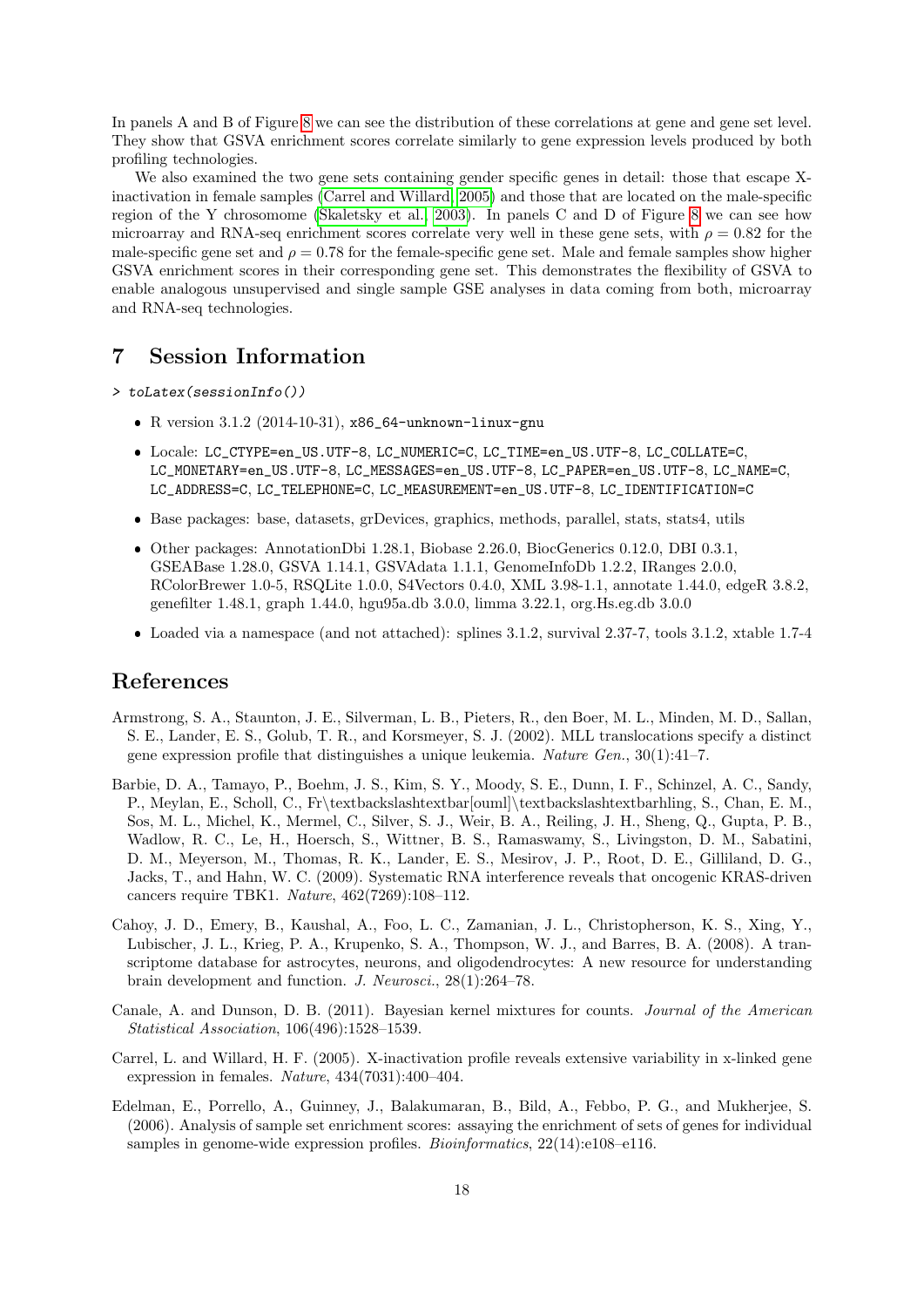

<span id="page-18-0"></span>Figure 8: GSVA for RNA-seq (Argonne). A. Distribution of Spearman correlation values between gene expression profiles of RNA-seq and microarray data. B. Distribution of Spearman correlation values between GSVA enrichment scores of gene sets calculated from RNA-seq and microarray data. C and D. Comparison of GSVA enrichment scores obtained from microarray and RNA-seq data for two gene sets containing genes with sex-specific expression: MSY formed by genes from the male-specific region of the Y chromosome, thus male-specific, and XiE formed by genes that escape X-inactivation in females, thus female-specific. Red and blue dots represent female and male samples, respectively. In both cases GSVA-scores show very high correlation between the two profiling technologies where female samples show higher enrichment scores in the female-specific gene set and male samples show higher enrichment scores in the male-specific gene set.